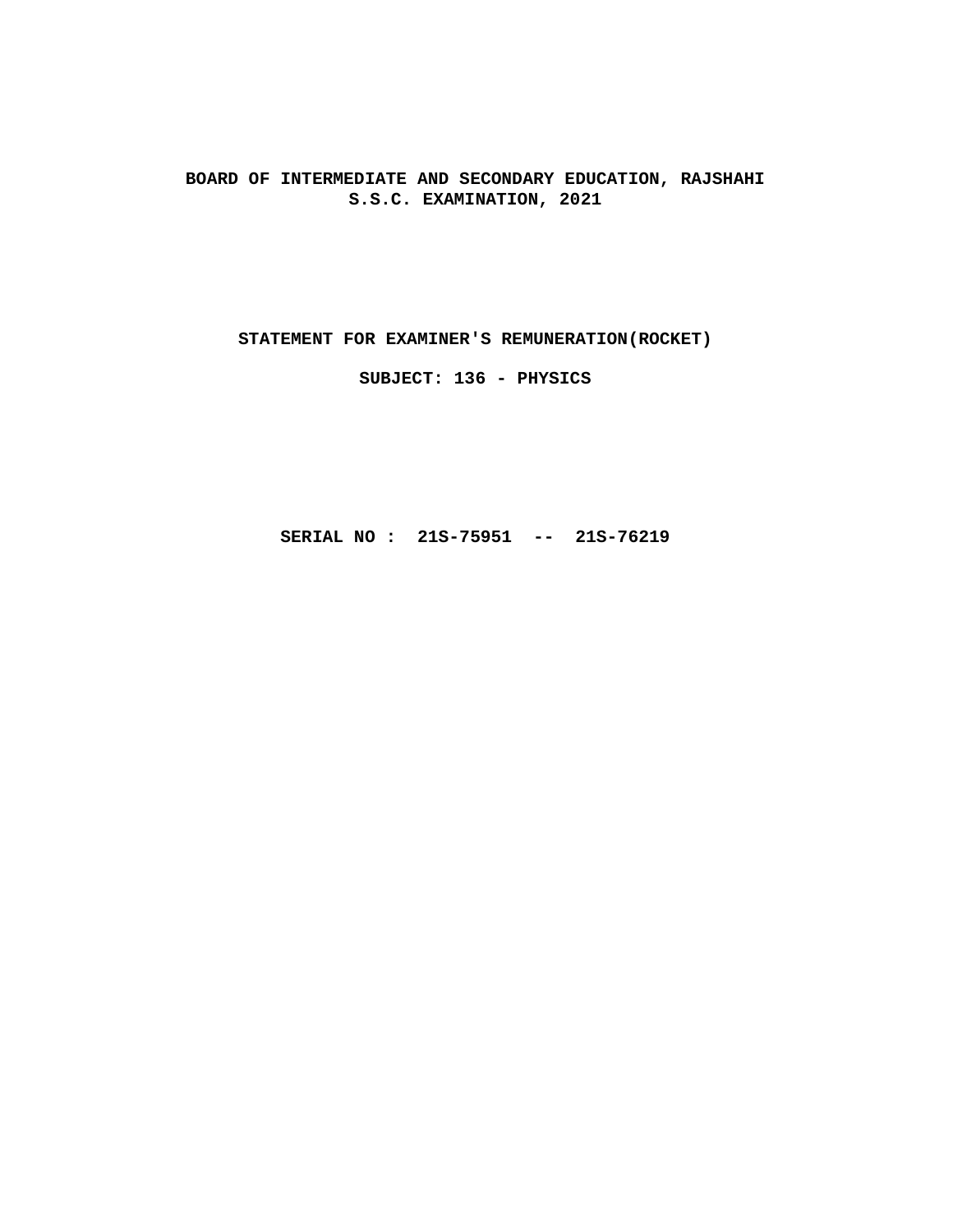**======================================================================================== CODE | SERIAL NO.| MOBILE A/C /NID | EXAMINER NAME/ DESCRIPTION | TOTAL SCRIPT/TAKA**

 **SUBJECT: 136 - PHYSICS** 

 **======================================================================================== 9501 | 21S-75951 | 017273182303 | MD.SHAMIM UDDIN 250 19768118240651291 | (250 X @27 +250 +460 - 0-68-10-20-675) = 6,687/= ---------------------------------------------------------------------------------------- 9503 | 21S-75952 | 019366105998 | CHITRA RANI SAHA 207 8129404753057 | (207 X @27 +250 +460 - 0-68-10-20-559) = 5,642/= ---------------------------------------------------------------------------------------- 9505 | 21S-75953 | 017167268858 | MD. AYNAL HAQUE 250 6416810777332 | (250 X @27 +250 +460 - 0-68-10-20-675) = 6,687/= ---------------------------------------------------------------------------------------- 9506 | 21S-75954 | 017188652327 | NIRENDRO NATH SARKAR 271 8111294108582 | (271 X @27 +250 +460 - 0-68-10-20-732) = 7,197/= ---------------------------------------------------------------------------------------- 9507 | 21S-75955 | 017409151687 | MD. SHAIFUL ISLAM 250 8121002235719 | (250 X @27 +250 +460 - 0-68-10-20-675) = 6,687/= ---------------------------------------------------------------------------------------- 9508 | 21S-75956 | 018230229222 | MD. AZIZUR RAHMAN 259 1927659100 | (259 X @27 +250 +460 - 0-68-10-20-699) = 6,906/= ---------------------------------------------------------------------------------------- 9510 | 21S-75957 | 0 | MD. SHOFIQUL ISLAM 250 8125301364241 | (250 X @27 +250 +460 - 0-68-10-20-675) = 6,687/= ---------------------------------------------------------------------------------------- 9511 | 21S-75958 | 017212074866 | MD.SHARIF HOSSSAIN 256 8113422757770 | (256 X @27 +250 +460 - 0-68-10-20-691) = 6,833/= ---------------------------------------------------------------------------------------- 9512 | 21S-75959 | 017368469066 | MD.SOWKOT ALI 250 8111022264051 | (250 X @27 +250 +460 - 0-68-10-20-675) = 6,687/= ---------------------------------------------------------------------------------------- 9513 | 21S-75960 | 017146571369 | ABU MD. FARHAD 250 6887017124 | (250 X @27 +100 +460 - 0-68-10-20-675) = 6,537/= ---------------------------------------------------------------------------------------- 9514 | 21S-75961 | 017206155287 | MD.ABDUR RAHMAN 336 8118281670920 | (336 X @27 +250 +460 - 0-68-10-20-907) = 8,777/= ---------------------------------------------------------------------------------------- 9515 | 21S-75962 | 017146025415 | MD. IBRAHIM KHALILULLAH 250 8198505390002 | (250 X @27 +100 +460 - 0-68-10-20-675) = 6,537/= ---------------------------------------------------------------------------------------- 9517 | 21S-75963 | 017124993947 | MD. NOZMUL HAQUE 300 8123402596920 | (300 X @27 +250 +460 - 0-68-10-20-810) = 7,902/= ---------------------------------------------------------------------------------------- 9518 | 21S-75964 | 017257368854 | MD. SORIOTULLAH 250 8119440749905 | (250 X @27 +250 +460 - 0-68-10-20-675) = 6,687/= ---------------------------------------------------------------------------------------- 9519 | 21S-75965 | 018856882774 | MD. IDRISH ALI 250 8129414807334 | (250 X @27 +250 +460 - 0-68-10-20-675) = 6,687/= ---------------------------------------------------------------------------------------- 9520 | 21S-75966 | 017145042174 | MD. SHOYAB ALI 250 8112587956159 | (250 X @27 +250 +460 - 0-68-10-20-675) = 6,687/= ---------------------------------------------------------------------------------------- 9521 | 21S-75967 | 017230060059 | MD. HABIBUL KALAM 250** 

 **---------------------------------------------------------------------------------------- TOTAL TAKA IN THIS PAGE = 1,16,514/=**

 **Programmer Senior System Analyst Accounts Officer Deputy Director(Accounts)** 

 **8128208560709 | (250 X @27 +250 +460 - 0-68-10-20-675) = 6,687/=**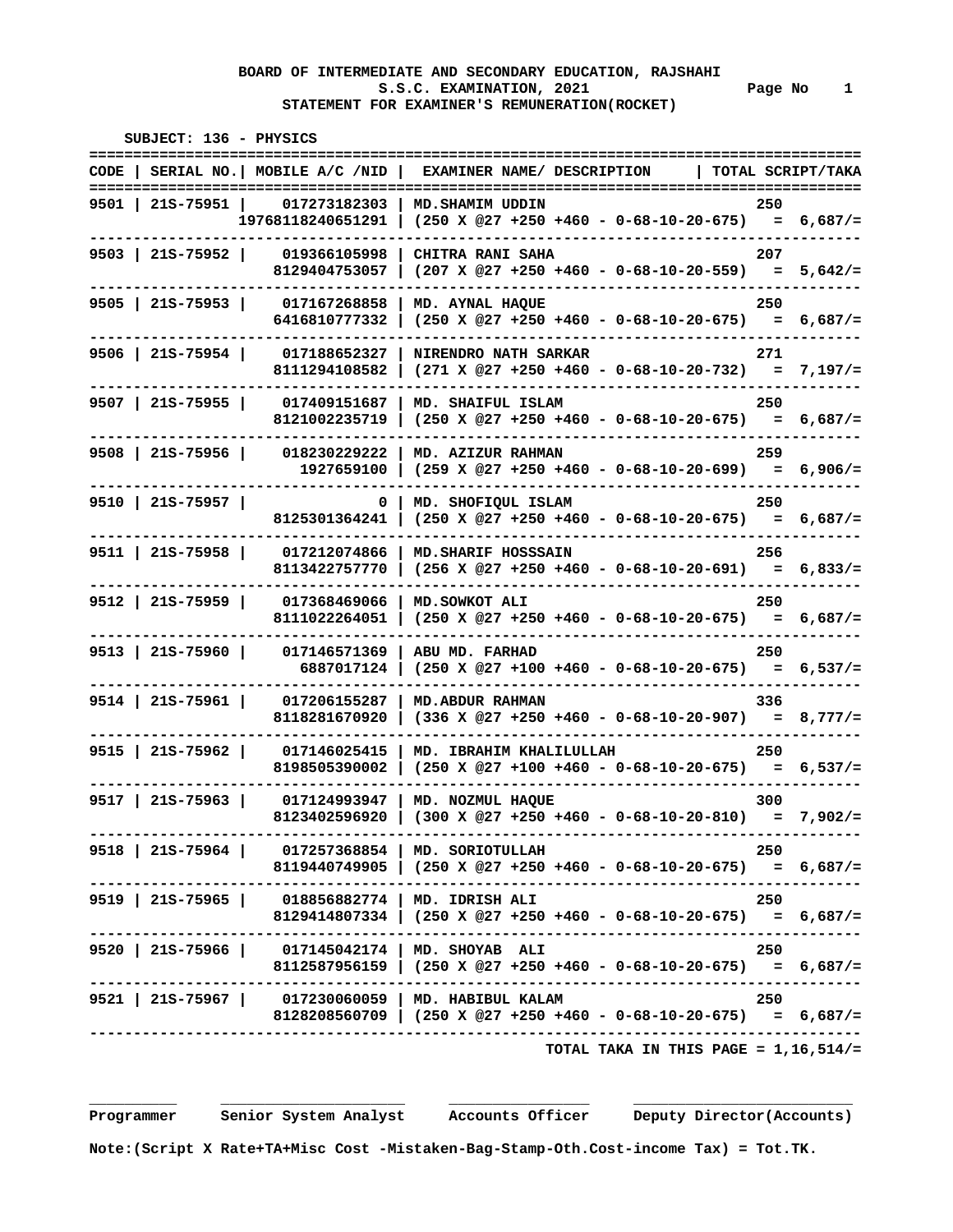# **BOARD OF INTERMEDIATE AND SECONDARY EDUCATION, RAJSHAHI**  S.S.C. EXAMINATION, 2021 **Page No** 2  **STATEMENT FOR EXAMINER'S REMUNERATION(ROCKET)**

| SUBJECT: 136 - PHYSICS |                           | PREVIOUS TOTAL = $1.16.514/-$                                                                                                    |       |
|------------------------|---------------------------|----------------------------------------------------------------------------------------------------------------------------------|-------|
|                        |                           | CODE   SERIAL NO.   MOBILE A/C /NID   EXAMINER NAME/ DESCRIPTION   TOTAL SCRIPT/TAKA                                             |       |
| 9522   21S-75968       |                           | 017217044584   MD. MAHABUBUR RAHAMAN<br>250<br>8111063313132   (250 X @27 +250 +460 - 0-68-10-20-675) = 6,687/=                  |       |
| $9524$   215-75969     | 017233066828 1            | MD. RAJAUL KARIM<br>8111079294341   (250 X @27 +250 +460-50-68-10-20-675) = $6,637/=$                                            | 250   |
| 9525 215-75970         |                           | 017233491958   MD. SAIFUL ISLAM<br>8113485675791   $(201 \t{X} @27 +250 +460 - 0-68-10-20-543) = 5,496/=$                        | 201   |
|                        |                           | 9526   21S-75971   017123381632   MD. SHAMSUL ISLAM<br>6914428445656   (200 X @27 +250 +460 - 0-68-10-20-540) = $5,472/$ =       | 200   |
| $9527$   215-75972     |                           | 017195493632   M.M. FOZLUL HOQUE<br>8111244010240   (200 X @27 +250 +460 - 0-68-10-20-540) = $5,472/$ =                          | 200   |
| $9529$   215-75973     |                           | 017447529925   MD. BULBUL AHMED<br>8119457819857   $(200 \times @27 +250 +460 - 0-68-10-20-540) = 5,472/=$                       | 200   |
| $9531$   21S-75974     |                           | 017263250581   MD. ROBIUL ISLAM<br>8118240655389   (200 X @27 +250 +460 - 0-68-10-20-540) = $5,472/$ =                           | 200   |
| $9532$   21S-75975     | 018518724299              | MD. MAHBUBUL ALAM<br>8119454711050   (200 X @27 +250 +460 - 0-68-10-20-540) = $5,472/$ =                                         | 200   |
| $9533$   215-75976     |                           | 017450711466   MD. DELOWAR HOSSAIN<br>8111244016455   (194 X @27 +250 +460 - 0-68-10-20-524) = 5,326/=                           | 194   |
| $9535$   21S-75977     |                           | 017991142374   MST. SHARIFA KHATUN<br>8121014252312   $(204 \times @27 +250 +460 - 0-68-10-20-551) = 5,569/=$                    | 204   |
| 9536   21S-75978       | 017119589606              | <b>MD.DELOWAR HOSSAIN</b><br>8121213997367   (200 X @27 +250 +460 - 0-68-10-20-540) = $5,472/=$                                  | 200   |
| $9540$   215-75979     |                           | 017707608774   MOST. SHULI KHATUN<br>8113457722359   (200 X @27 +250 +460 - 0-68-10-20-540) = $5,472/$ =                         | 200   |
| $9542$   215-75980     |                           | 017187429526   MD. AZIZUR RAHMAN<br>8111023334648   (200 X @27 +250 +460 - 0-68-10-20-540) = $5,472/=$                           | 200   |
|                        |                           | 9544   21S-75981   017450051936   MD. A. RAZZAK SHAKH<br>8113159503347   $(207 \times @27 +250 +460 - 0-68-10-20-559) = 5,642/=$ | - 207 |
|                        |                           | 9545   21S-75982   017180577201   MD. ABUL HASNAT KHAN<br>8127205409224   (200 X @27 +250 +460 - 0-68-10-20-540) = 5,472/=       | 200   |
|                        |                           | 9546   21S-75983   017267777612   MD. ABDUR RAZZAK MONDOL<br>8113183482145   (290 X @27 +250 +460-50-68-10-20-783) = 7,609/=     | 290   |
|                        |                           | 9547   21S-75984   017819988425   MD. ABDUL LOTIF<br>8119454734999   (208 X @27 +250 +460 - 0-68-10-20-562) = 5,666/=            | 208   |
|                        | ------------------------- | TOTAL TAKA IN THIS PAGE = $97,880/$ =                                                                                            |       |

 **Programmer Senior System Analyst Accounts Officer Deputy Director(Accounts)**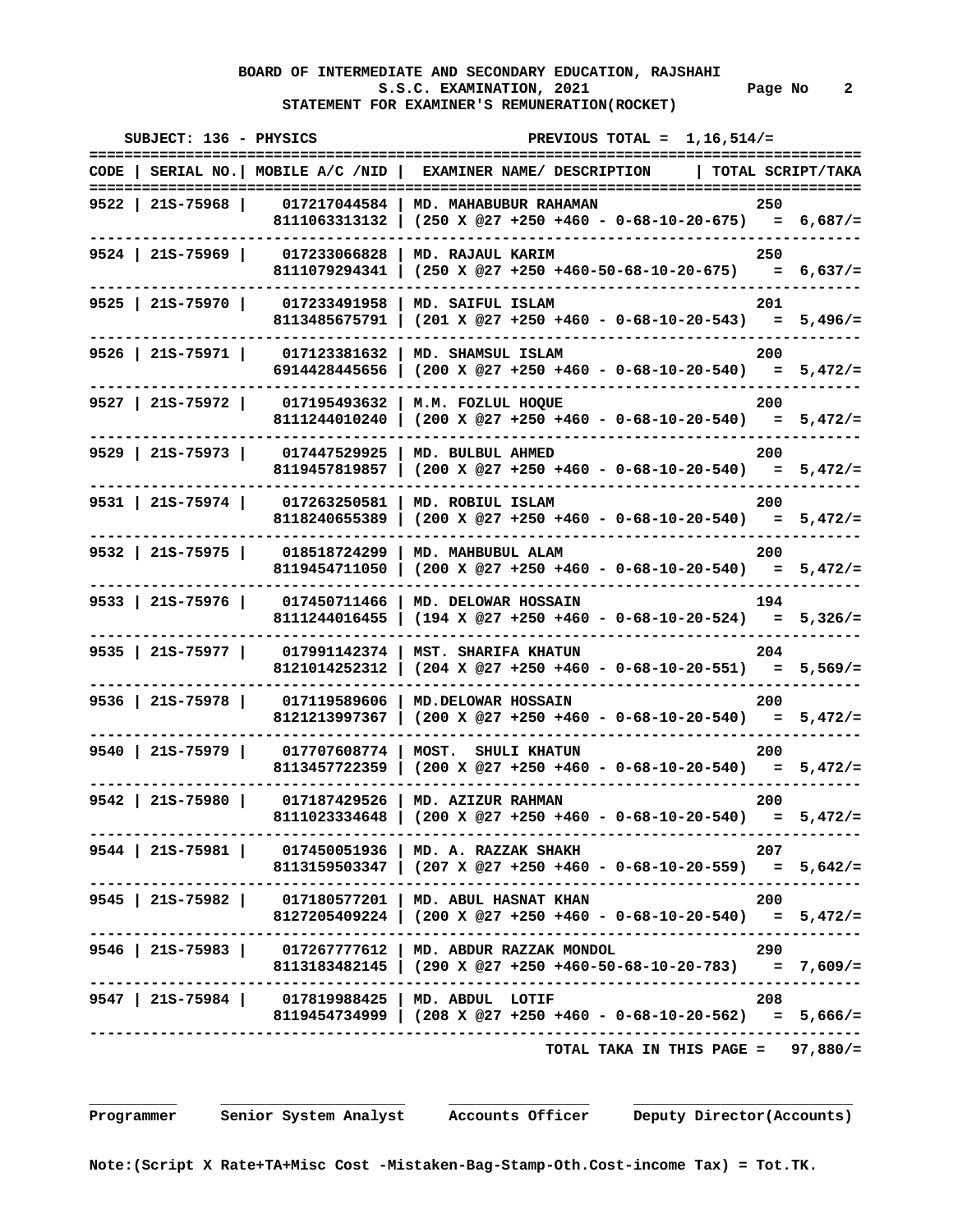# **BOARD OF INTERMEDIATE AND SECONDARY EDUCATION, RAJSHAHI**  S.S.C. EXAMINATION, 2021 Page No 3  **STATEMENT FOR EXAMINER'S REMUNERATION(ROCKET)**

| PREVIOUS TOTAL = $2,14,394/$ =<br>.===========                                                                       | SUBJECT: 136 - PHYSICS                                                        |
|----------------------------------------------------------------------------------------------------------------------|-------------------------------------------------------------------------------|
| CODE   SERIAL NO.   MOBILE A/C /NID   EXAMINER NAME/ DESCRIPTION   TOTAL SCRIPT/TAKA                                 |                                                                               |
| 200<br>8117287442009   (200 X @27 +250 +460 - 0-68-10-20-540) = $5,472/=$                                            | 9549   21S-75985  <br>017178888968   MD. HATEM ALI                            |
| 200<br>MD. ABDUR RASHID<br>8118281676605   (200 X @27 +250 +460 - 0-68-10-20-540) = $5,472/$ =                       | $9550$   21S-75986  <br>017617976741                                          |
| 200<br>8123408610297   $(200 \t{X} @27 +250 +460 - 0-68-10-20-540) = 5,472/=$                                        | 9551   21S-75987   018727585155   MD. AMINUL ISLAM                            |
| 200<br>7307604590   (200 X @27 +100 +460 - 0-68-10-20-540) = 5,322/=                                                 | 9552   21S-75988   018185801938   MD. MAMUN UR RASHID                         |
| 201<br>  MD. AKTARUL ISLAM<br>8199017279824   (201 X @27 +250 +460 - 0-68-10-20-543) = $5,496/$ =                    | $9553$   21S-75989                                                            |
| 017224030409   MD. MOSHARROF HOSSAIN<br>200<br>8111063320618   (200 X @27 +250 +460 - 0-68-10-20-540) = $5,472/$ =   | 9555   21s-75990                                                              |
| 015584300568   MD. RAFIQUL ISLAM<br>200<br>8113457712575   (200 X @27 +250 +460 - 0-68-10-20-540) = $5,472/=$        | $9557$   215-75991                                                            |
| 017463364146   CHANDAN KUMAR PK<br>200<br>8111272097305   $(200 \t{X} @27 +250 +460-50-68-10-20-540) = 5,422/=$      | $9559$   21S-75992                                                            |
| 017156012959   MONOWAR AHMED SARKER<br>200<br>8192214341552   $(200 \t{X} @27 +250 +460 - 0-68-10-20-540) = 5,472/=$ | $9560$   21S-75993                                                            |
| 017612354845   MD. ABDUS SATTAR<br>200<br>8111231035039   $(200 \times @27 +250 +460 - 0-68-10-20-540) = 5,472/=$    | $9561$   21S-75994                                                            |
| 250<br>8123409613145   (250 X @27 +250 +460 - 0-68-10-20-675) = $6,687/=$                                            | 9562   21S-75995  <br>017181689722   MD. ABDUL BARI                           |
| 017222612901   MD. AKTERUZZAMAN<br>200<br>8121008246381   (200 X @27 +250 +460 - 0-68-10-20-540) = $5,472/$ =        | $9563$   21S-75996                                                            |
| 017721582648   MD. RABIUL. ISLAM<br>208<br>8111237175024   (208 X @27 +250 +460 - 0-68-10-20-562) = $5,666/$ =       | $9565$   21S-75997                                                            |
| 200<br>8111023343558   (200 X @27 +250 +460-50-68-10-20-540) = 5,422/=                                               | 9567   21S-75998   017081842727   MD. GAJIUR RAHMAN                           |
| 200<br>$6414733931416$ (200 X @27 +250 +460 - 0-68-10-20-540) = 5,472/=                                              | 9568   21S-75999   017261920162   BALAI CHANDRA SARKAR                        |
| 201<br>7026614191272   (201 X @27 +250 +460 - 0-68-10-20-543) = 5,496/=                                              | 9570   21S-76000   017186274098   MD WAHIDUZZAMAN                             |
| 250<br>$6410342513869$   (250 X @27 +250 +460 - 0-68-10-20-675) = 6,687/=                                            | ---------------------<br>9571   21S-76001   017225027100   MD. SAZEDUR RAHMAN |
| TOTAL TAKA IN THIS PAGE = $95,446/$ =                                                                                |                                                                               |

 **\_\_\_\_\_\_\_\_\_\_ \_\_\_\_\_\_\_\_\_\_\_\_\_\_\_\_\_\_\_\_\_ \_\_\_\_\_\_\_\_\_\_\_\_\_\_\_\_ \_\_\_\_\_\_\_\_\_\_\_\_\_\_\_\_\_\_\_\_\_\_\_\_\_** 

 **Programmer Senior System Analyst Accounts Officer Deputy Director(Accounts)**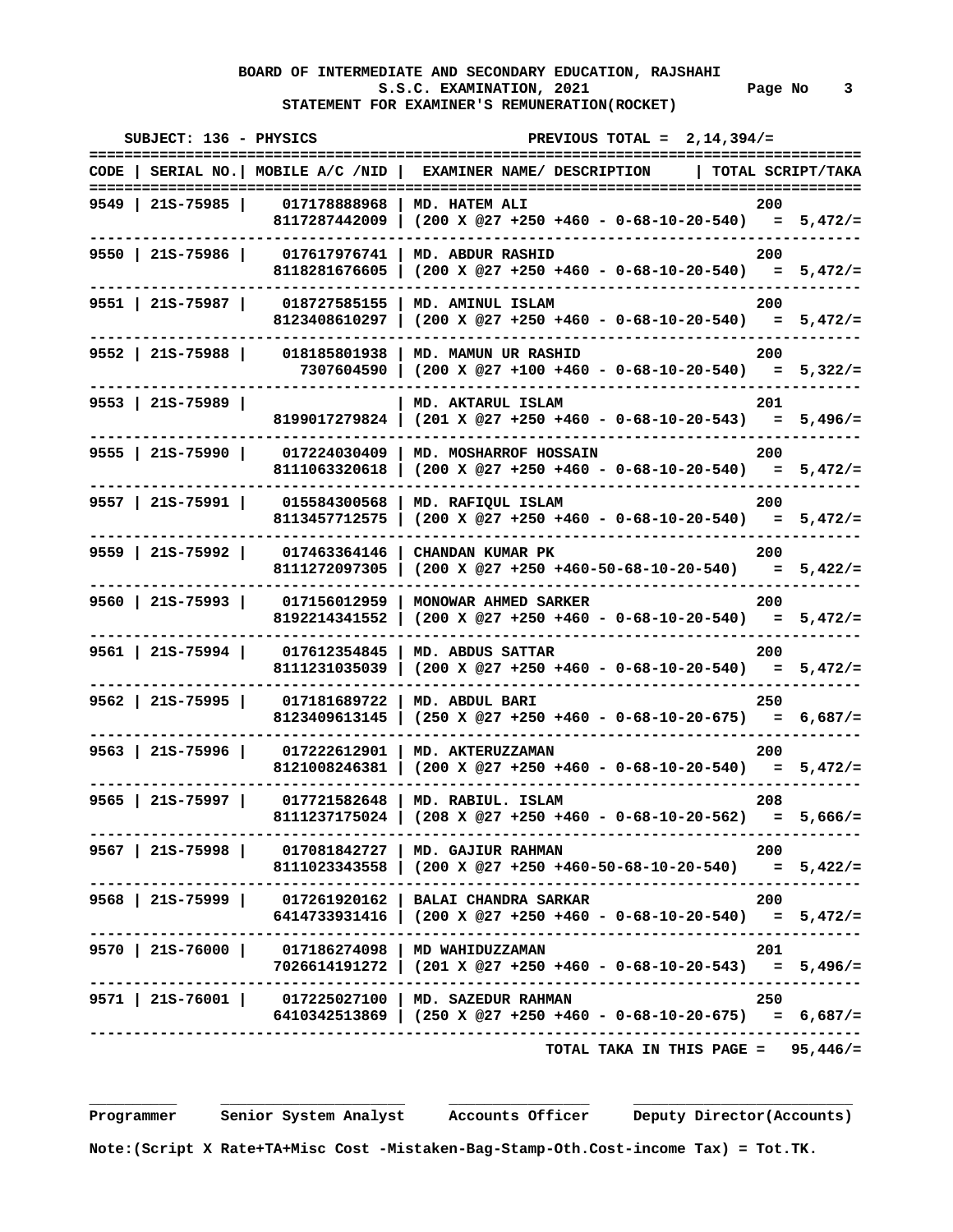# **BOARD OF INTERMEDIATE AND SECONDARY EDUCATION, RAJSHAHI**  S.S.C. EXAMINATION, 2021 Page No 4  **STATEMENT FOR EXAMINER'S REMUNERATION(ROCKET)**

| SUBJECT: 136 - PHYSICS |                                                   | PREVIOUS TOTAL = $3,09,840/$ =                                                                                                                               |                   |
|------------------------|---------------------------------------------------|--------------------------------------------------------------------------------------------------------------------------------------------------------------|-------------------|
|                        |                                                   | CODE   SERIAL NO.  MOBILE A/C /NID   EXAMINER NAME/ DESCRIPTION                                                                                              | TOTAL SCRIPT/TAKA |
| 9573   21S-76002       | 017103572660  <br>8111021357243                   | SUJIT KUMAR DEBNATH<br>$(219 \t X \t @27 +100 +460 - 0-68-10-20-591) = 5,784/=$                                                                              | 219               |
| $9574$   21S-76003     | 017175072351<br>6410621649320                     | MD. AHMED HOSSAIN<br>$(190 \t X \t 27 + 100 + 460 - 0 - 68 - 10 - 20 - 513) = 5,079/=$                                                                       | 190               |
| $9576$   21S-76004     | 017100025486<br>5528988115                        | MD. GOLAM MOSTAFA<br>$(200 \t X \t @27 +250 +460 - 0-68-10-20-540) = 5,472/=$                                                                                | 200               |
| $9577$   21S-76005     | 017267618461<br>8111244014937                     | MD. MOSTAK HOSAIN<br>$(205 \t X \t 27 + 250 + 460 - 0 - 68 - 10 - 20 - 554) = 5,593/z$                                                                       | 205               |
| $9578$   21S-76006     | 017232824028<br>8113135543391                     | MD. TAHAJ UDDIN<br>$(203 \t X \t 27 + 250 + 460 - 0 - 68 - 10 - 20 - 548) = 5,545/=$                                                                         | 203               |
| $9579$   21S-76007     | 017384216261<br>1467777452                        | SOAYBUR RAHMAN<br>$(200 \t X \t 27 + 250 + 460 - 0 - 68 - 10 - 20 - 540) = 5,472/=$                                                                          | 200               |
| $9582$   215-76008     | 017228837257<br>3295435303                        | MD. BABUL AKTER SHAH<br>$(200 \t X \t 27 + 250 + 460 - 0 - 68 - 10 - 20 - 540) = 5,472/=$                                                                    | 200               |
| $9583$   21S-76009     | 017230904005<br>8111263162975                     | WASIM KUMAR SARKER<br>$(251 \t X \t 27 + 100 + 460 - 0 - 68 - 10 - 20 - 678) = 6,561/z$                                                                      | 251               |
| $9584$   21S-76010     | 017100021324<br>1468818178                        | MD. ZIAUR RAHMAN<br>$(200 \t X \t 27 + 100 + 460 - 0 - 68 - 10 - 20 - 540) = 5,322/-$                                                                        | 200               |
| $9585$   21S-76011     | 017117121584<br>8121206219960                     | MD. OMAR FARUQUE<br>$(200 \t X \t 27 + 250 + 460 - 0 - 68 - 10 - 20 - 540) = 5,472/=$                                                                        | 200               |
| $9587$   21S-76012     | 017100613082<br>7016620411562                     | MD. ABDUL HALIM<br>$(200 \t X \t 27 + 250 + 460 - 0 - 68 - 10 - 20 - 540) = 5,472/=$                                                                         | 200               |
| $9005$   21S-76013     | 017184862870<br>19677016618303007                 | MD. TAIFUR RAHMAN<br>$(250 \t X \t 27 +350 +460 - 0-68-10-20-675) = 6,787/=$                                                                                 | 250               |
| $9006$   21s-76014     | 017311814062<br>7026613182211                     | MD. AFSARUZZAMAN<br>$(246 \t X \t @27 +350 +460 - 0-68-10-20-664)$                                                                                           | 246<br>$= 6,690/$ |
|                        | 9007   21S-76015   017155872746   MD. ABDUR ROUF  | $7015657585252$   $(250 \t{X} @27 +350 +460 - 0-68-10-20-675) = 6,787/=$                                                                                     | 250               |
|                        | 9008   21S-76016   017193625136   MD. ABDUL MOKIM | -------------------------------------<br>8676811170   (250 X @27 +350 +460-50-68-10-20-675) = 6,737/=                                                        | 250               |
|                        |                                                   | -------------------------------<br>9009   215-76017   017145693853   MD. MAMUN OR RASHID<br>7018829786917   (256 X @27 +350 +460 - 0-68-10-20-691) = 6,933/= | 256               |
|                        |                                                   | 9010   215-76018   017299368823   MD. ANSARUL HAQUE<br>$3727689709$ $(247 \t{X} @27 +350 +460 - 0-68-10-20-667) = 6,714/z$                                   | 247               |
|                        |                                                   | TOTAL TAKA IN THIS PAGE = $1,01,892/=$                                                                                                                       |                   |

 **Programmer Senior System Analyst Accounts Officer Deputy Director(Accounts)**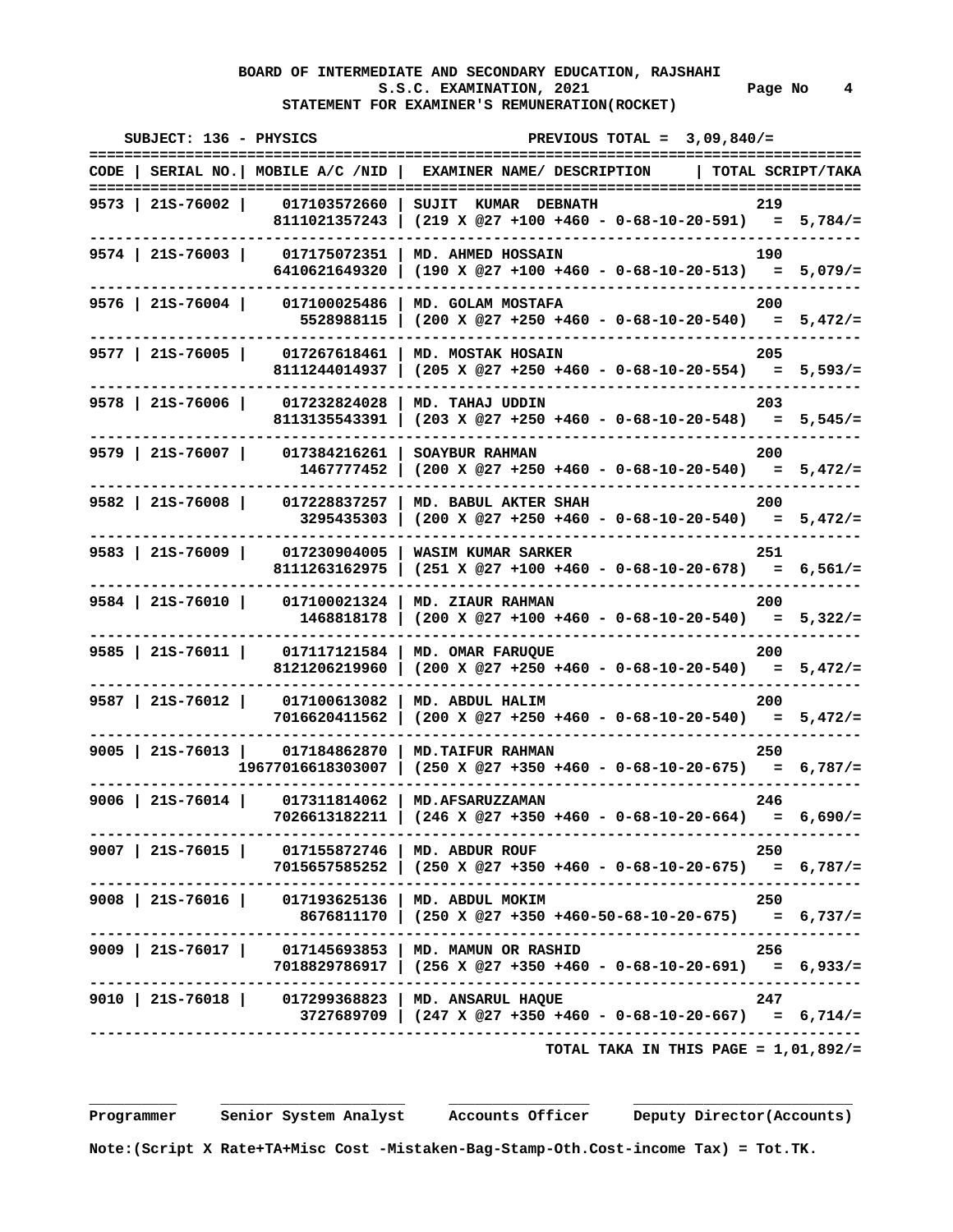# **BOARD OF INTERMEDIATE AND SECONDARY EDUCATION, RAJSHAHI**  S.S.C. EXAMINATION, 2021 **Page No** 5  **STATEMENT FOR EXAMINER'S REMUNERATION(ROCKET)**

| SUBJECT: 136 - PHYSICS                                                  | PREVIOUS TOTAL = $4,11,732/$ =<br>============                                                                    |
|-------------------------------------------------------------------------|-------------------------------------------------------------------------------------------------------------------|
|                                                                         | CODE   SERIAL NO.   MOBILE A/C /NID   EXAMINER NAME/ DESCRIPTION   TOTAL SCRIPT/TAKA                              |
| 9011   21S-76019                                                        | 017273718025   MD. SOFIULLAH<br>243<br>7015657236864   (243 X @27 +350 +460 - 0-68-10-20-656) = 6,617/=           |
| 9012   21S-76020                                                        | 017274750576   MD. KETABUR RAHMAN<br>250<br>7018835007674   (250 X @27 +350 +460 - 0-68-10-20-675) = 6,787/=      |
| 9013   21S-76021   017410305300   MD.ANWARUL ISLAM                      | 255<br>6417923832136   (255 X @27 +350 +460 - 0-68-10-20-689) = 6,908/=                                           |
| 9016   21S-76022   017617540078   MD. ANWARUL ISLAM                     | 250<br>7026602113   $(250 \times 027 + 350 + 460 - 0 - 68 - 10 - 20 - 675) = 6,787/=$                             |
| $9019$   215-76023                                                      | 017433937346   MD. TARIFUL ISLAM<br>254<br>3735161345   $(254 \times @27 +350 +460 - 0-68-10-20-686) = 6,884/=$   |
| $9021$   21S-76024                                                      | 017165880374   MD. REZAUL KARIM<br>256<br>$7026610166348$   $(256 \t{X} @27 +350 +460-50-68-10-20-691) = 6,883/z$ |
| 9022   21S-76025   017737788936   MD. ABUL KALAM                        | 266<br>7011856661030   (266 X @27 +350 +460 - 0-68-10-20-718) = 7,176/=                                           |
| 9023   21S-76026   017106327736   MD. AYNUDDIN                          | 250<br>$19777015676634018$   (250 X @27 +350 +460 - 0-68-10-20-675) = 6,787/=                                     |
| 9024   21S-76027   017261173930   MD. ATAUR RAHMAN                      | 269<br>$7015676633013$ (269 X @27 +350 +460 - 0-68-10-20-726) = 7,249/=                                           |
| $9025$   21S-76028                                                      | 017514242140   MST. KHALEDA KHATUN<br>251<br>$2846278568$ (251 X @27 +350 +460 - 0-68-10-20-678) = 6,811/=        |
| $9026$   21S-76029  <br>017377774536                                    | MD. OMAR FARUK<br>250<br>$1497080505$   (250 X @27 +350 +460 - 0-68-10-20-675) = 6,787/=                          |
| $9028$   215-76030                                                      | 017331336449   MD.ABDUR RAHIM<br>250<br>7016633334930   (250 X @27 +350 +460 - 0-68-10-20-675) = 6,787/=          |
| $9029$   215-76031                                                      | 017245952279   MD. HASAN ALI<br>246<br>7016694503057   (246 X @27 +350 +460 - 0-68-10-20-664) = 6,690/=           |
| 9030   21S-76032   017210314890   MD. ABUL HAYAT                        | 250<br>$19757018859058784$   (250 X @27 +350 +460 - 0-68-10-20-675) = 6,787/=                                     |
| $9031$   215-76033                                                      | MD. NAZRUL ISLAM<br>256<br>7015638600567   (256 X @27 +350 +460 - 0-68-10-20-691) = 6,933/=                       |
| 9032   21S-76034   017192096044   MD. ABDUL KHALEQUE                    | 250<br>$7015657592400$ (250 X @27 +350 +460 - 0-68-10-20-675) = 6,787/=                                           |
| ------------------<br>9033   21S-76035   017263761927   MD. GOLAM KABIR | ----------------------<br>250<br>7016639462061   (250 X @27 +350 +460-50-68-10-20-675) = 6,737/=                  |
|                                                                         | TOTAL TAKA IN THIS PAGE = $1,16,397/=$                                                                            |

 **\_\_\_\_\_\_\_\_\_\_ \_\_\_\_\_\_\_\_\_\_\_\_\_\_\_\_\_\_\_\_\_ \_\_\_\_\_\_\_\_\_\_\_\_\_\_\_\_ \_\_\_\_\_\_\_\_\_\_\_\_\_\_\_\_\_\_\_\_\_\_\_\_\_** 

 **Programmer Senior System Analyst Accounts Officer Deputy Director(Accounts)** 

 **Note:(Script X Rate+TA+Misc Cost -Mistaken-Bag-Stamp-Oth.Cost-income Tax) = Tot.TK.**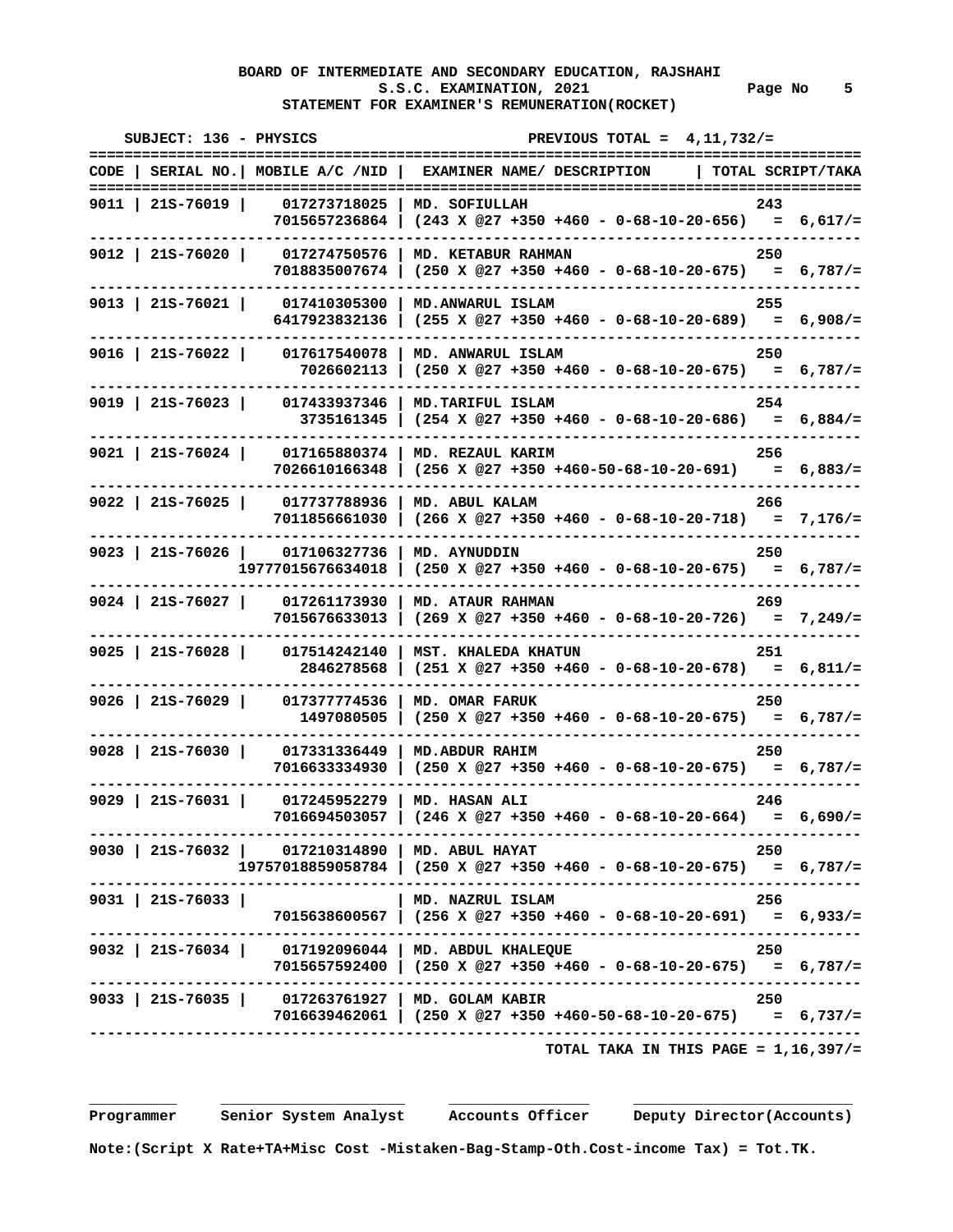# **BOARD OF INTERMEDIATE AND SECONDARY EDUCATION, RAJSHAHI**  S.S.C. EXAMINATION, 2021 **Page No** 6  **STATEMENT FOR EXAMINER'S REMUNERATION(ROCKET)**

| SUBJECT: 136 - PHYSICS |                                                 | PREVIOUS TOTAL = $5,28,129/$ =                                                                                              |       |
|------------------------|-------------------------------------------------|-----------------------------------------------------------------------------------------------------------------------------|-------|
|                        |                                                 | CODE   SERIAL NO.   MOBILE A/C /NID   EXAMINER NAME/ DESCRIPTION   TOTAL SCRIPT/TAKA                                        |       |
| $9036$   215-76036     |                                                 | MD. SAIFUR RAHMAN<br>7018829841694   (256 X @27 +350 +460 - 0-68-10-20-691) = 6,933/=                                       | - 256 |
| 9037   21S-76037       |                                                 | $017120198386$   ABU SAYED MD. SAWKAT HABIB<br>$7016694496573$ (250 X @27 +350 +460 - 0-68-10-20-675) = 6,787/=             | 250   |
| $9039$   215-76038     |                                                 | 017197480251   MD.ZOHURUL ISLAM<br>7018859040543   $(250 \times @27 +350 +460 - 0-68-10-20-675) = 6,787/=$                  | 250   |
|                        |                                                 | 9040   21S-76039   017324433320   MD. ABDUR RAKIB<br>7335389909   $(268 \times @27 +350 +460 - 0-68-10-20-724) = 7,224/=$   | 268   |
| $9041$   21S-76040     |                                                 | 017149679133   SUBAL CHANDRA DAS<br>7028805213382   (250 X @27 +350 +460 - 0-68-10-20-675) = 6,787/=                        | 250   |
| $9043$   21S-76041     |                                                 | 017148655424   MD. SHOHEDUL ISLAM<br>$7023707260539$ (250 X @27 +350 +460 - 0-68-10-20-675) = 6,787/=                       | 250   |
| $9045$   21S-76042     | 017183662581   MOHAMMAD ALI                     | $7026610164671$ (249 X @27 +350 +460 - 0-68-10-20-672) = 6,763/=                                                            | 249   |
| $9046$   21S-76043     |                                                 | 017381819384   MD. ANWARUL ISLAM<br>7018853987545   (249 X @27 +350 +460 - 0-68-10-20-672) = 6,763/=                        | 249   |
| 9047   21S-76044       |                                                 | 017309044696   MD. ATIQUR RAHMAN<br>$7015638615030$   $(250 \t{X} @27 +350 +460 - 0-68-10-20-675) = 6,787/=$                | 250   |
|                        | 9048   21S-76045   017454230917   NUR MOHAMMAD  | $2834743540$ (250 X @27 +350 +460 - 0-68-10-20-675) = 6,787/=                                                               | 250   |
| $9049$   21S-76046     |                                                 | 017748437882   MD. RASHEL ALI<br>7018871067756   (250 X @27 +350 +460 - 0-68-10-20-675) = 6,787/=                           | 250   |
|                        |                                                 | 9050   215-76047   017338447212   MD. MOSHARRAF HOSSAIN<br>$7026601104206$ (250 X @27 +350 +460 - 0-68-10-20-675) = 6,787/= | 250   |
| 9051 21S-76048         |                                                 | 017114166249   MD. RAKIBUL ISLAM<br>6877544475   $(250 \t{X} @27 +350 +460 - 0-68-10-20-675) = 6,787/=$                     | 250   |
|                        | 9052 215-76049 017220445695 MD. YUSOF ALI       | $19828198506981584$   $(250 \t{X} @27 +350 +460-50-68-10-20-675) = 6,737/=$                                                 | 250   |
|                        | 9053   21S-76050   017294374536   MD. ABU SAYED | 7013763557831   (250 X @27 +350 +460 - 0-68-10-20-675) = 6,787/=                                                            | 250   |
|                        |                                                 | 9054   21S-76051   017330443985   MD. MOZAMMEL HAQUE<br>7026603123984   (250 X @27 +350 +460 - 0-68-10-20-675) = 6,787/=    | 250   |
|                        |                                                 | 9055   21S-76052   017354988747   MD. MOIDUR RAHMAN<br>$19798119457834966$ (250 X @27 +350 +460 - 0-68-10-20-675) = 6,787/= | 250   |
|                        |                                                 | ------------------------------------<br>TOTAL TAKA IN THIS PAGE = $1,15,864/$ =                                             |       |

 **Programmer Senior System Analyst Accounts Officer Deputy Director(Accounts)**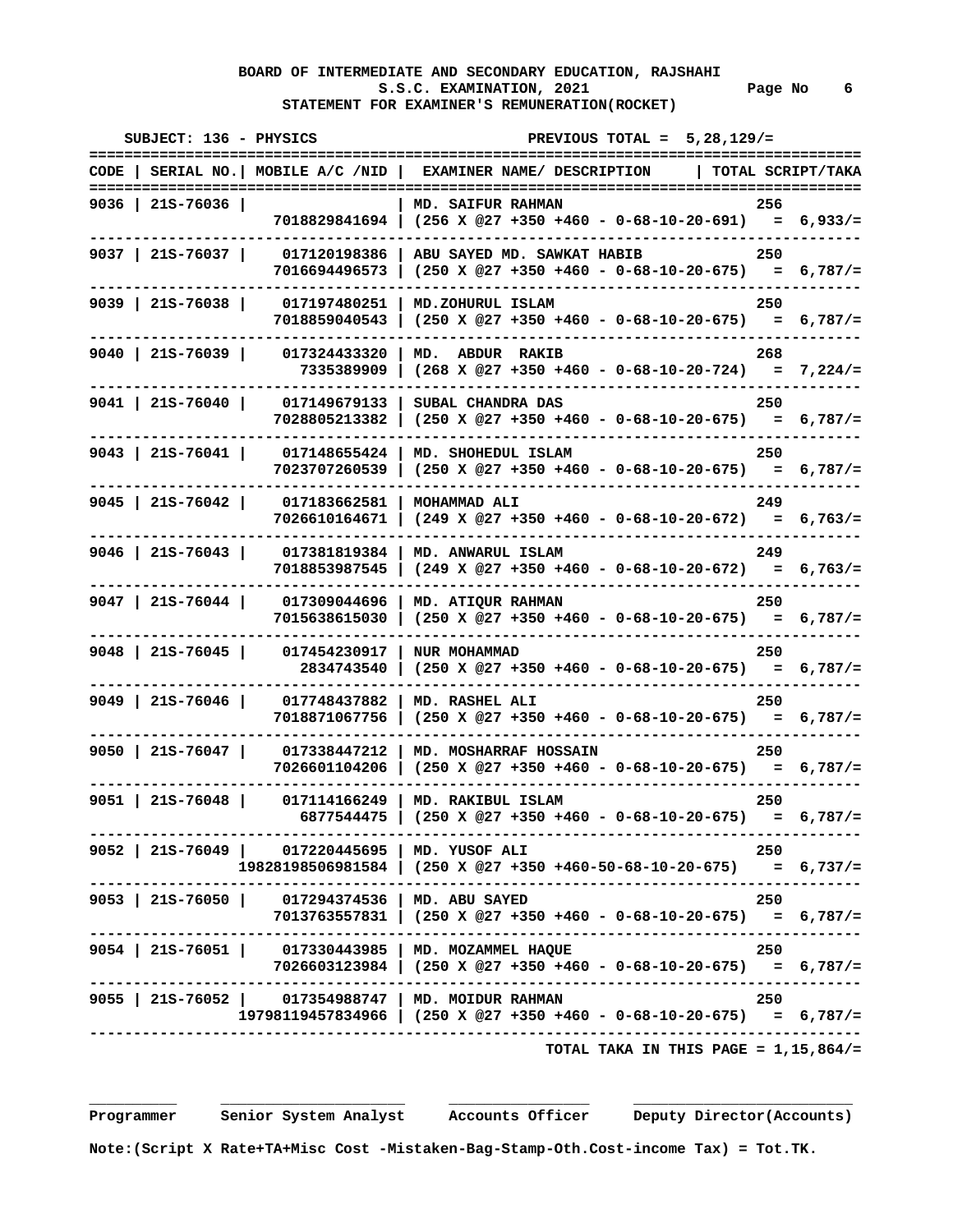# **BOARD OF INTERMEDIATE AND SECONDARY EDUCATION, RAJSHAHI**  S.S.C. EXAMINATION, 2021 **Page No** 7  **STATEMENT FOR EXAMINER'S REMUNERATION(ROCKET)**

| SUBJECT: 136 - PHYSICS<br>=========================              | PREVIOUS TOTAL = $6,43,993/$ =<br>==============<br>=============================        | .==========       |
|------------------------------------------------------------------|------------------------------------------------------------------------------------------|-------------------|
| CODE   SERIAL NO.   MOBILE A/C /NID   EXAMINER NAME/ DESCRIPTION |                                                                                          | TOTAL SCRIPT/TAKA |
| 9056   21S-76053                                                 | <b>JOSHNA KHATUN</b><br>8127204562195   (250 X @27 +350 +460 - 0-68-10-20-675) = 6,787/= | 250               |
| 8501   21S-76054  <br>017356340876<br>6926309386923              | PROBIR KUMAR ADHIKARY<br>$(257 \t X \t 27 +300 +460 - 0 -68 -10 - 20 -694) = 6,907/=$    | 257               |
| 8503   21S-76055  <br>017186271880<br>6910919647342              | MD. ABDUL HALIM<br>$(250 \t X \t 27 +300 +460 - 0 -68 -10 - 20 - 675) = 6,737/=$         | 250               |
| $8506$   21S-76056  <br>017158445316<br>6929104919320            | SANJIT KUMER PRAMANIK<br>$(250 \times @27 +300 +460 - 0-68-10-20-675) = 6,737/=$         | 250               |
| 8507   21S-76057  <br>017612341395<br>6914417466744              | MD. SHOFIQUL ISLAM<br>$(200 \t X \t 27 +300 +460-50-68-10-20-540) = 5,472/=$             | 200               |
| 8508   215-76058  <br>017250158649<br>6910942682721              | MD. ARIFUR RAHMAN<br>$(201 \t X \t @27 +300 +460 - 0-68-10-20-543) = 5,546/=$            | 201               |
| 8510   21S-76059  <br>017172436088<br>6914485400033              | MD. SHAHIDUL ISLAM<br>$(209 \t X \t @27 +300 +460 - 0-68-10-20-564) = 5,741/=$           | 209               |
| 8511   21S-76060  <br>019837405712<br>8122503841829              | MD. ARIFUL ISLAM<br>$(218 \times @27 +300 +460 - 0-68-10-20-589) = 5,959/=$              | 218               |
| $8512$   21S-76061  <br>017216689876<br>7613984557999            | MD MOSTAFIZUR RAHMAN<br>$(207 \times @27 +300 +460 - 0-68-10-20-559) = 5,692/=$          | 207               |
| $8514$   21S-76062  <br>6919112792627                            | MD. SAIFUL ISLAM<br>$(205 \t{X} @27 + 300 + 460 - 0 - 68 - 10 - 20 - 554) = 5,643/=$     | 205               |
| 8515   21S-76063  <br>017178519204<br>1022018178305              | HARISH CHANDRA DAS<br>$(255 \t X \t @27 +300 +460 - 0-68-10-20-689) = 6,858/=$           | 255               |
| $8517$   21S-76064  <br>017236940130<br>6914428438107            | MD. AKBAR ALI<br>$(200 \t X \t 27 + 300 + 460 - 0 - 68 - 10 - 20 - 540) = 5,522/=$       | 200               |
| $8518$   21S-76065  <br>017175489738<br>6916326109464            | MD. NAZRUL ISLAM<br>$(207 \t X \t @27 + 300 + 460 - 50 - 68 - 10 - 20 - 559)$            | 207<br>$= 5.642/$ |
| 8522   21S-76066   017137490059   MD. HAIDER ALI                 | $1947163695$ (251 X @27 +300 +460 - 0-68-10-20-678) = 6,761/=                            | 251               |
| 8523   21S-76067   017176239630   NIRMAL KUMAR SAHA              | $6914485413364$   (200 X @27 +300 +460 - 0-68-10-20-540) = 5,522/=                       | 200               |
| 8524   21S-76068   017167323981   CHANDAN KUMAR SAHA             | 6410373756435   (249 X @27 +300 +460 - 0-68-10-20-672) = 6,713/=                         | 249               |
| 8525   21S-76069   017230570885   MST. ASLIMA KHATUN             | 6919179850805   $(254 \times @27 +300 +460 - 0-68-10-20-686) = 6,834/=$                  | 254               |
|                                                                  | TOTAL TAKA IN THIS PAGE = $1,05,073/$ =                                                  |                   |

 **\_\_\_\_\_\_\_\_\_\_ \_\_\_\_\_\_\_\_\_\_\_\_\_\_\_\_\_\_\_\_\_ \_\_\_\_\_\_\_\_\_\_\_\_\_\_\_\_ \_\_\_\_\_\_\_\_\_\_\_\_\_\_\_\_\_\_\_\_\_\_\_\_\_** 

 **Programmer Senior System Analyst Accounts Officer Deputy Director(Accounts)**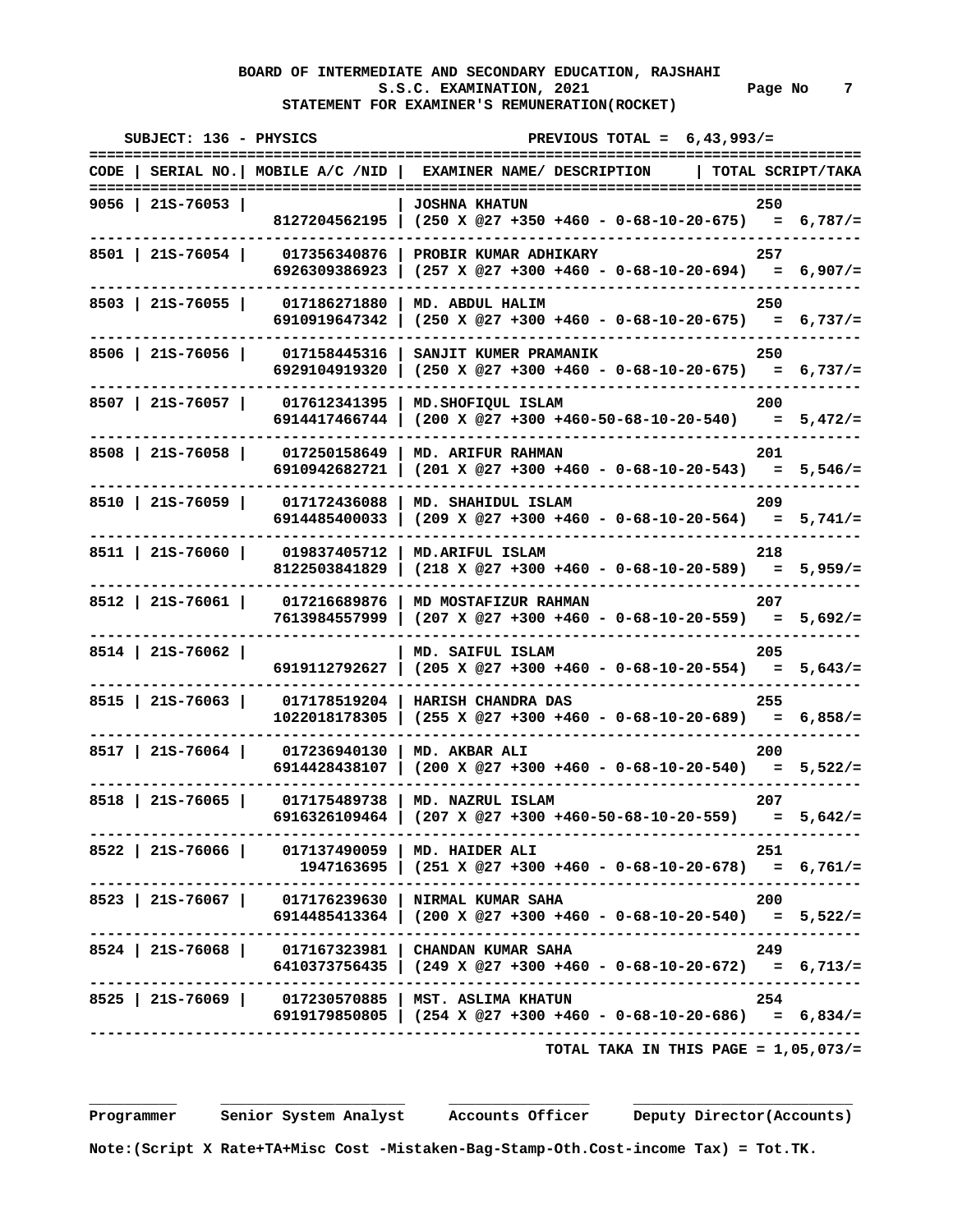# **BOARD OF INTERMEDIATE AND SECONDARY EDUCATION, RAJSHAHI**  S.S.C. EXAMINATION, 2021 **Page No** 8  **STATEMENT FOR EXAMINER'S REMUNERATION(ROCKET)**

| SUBJECT: 136 - PHYSICS |                                                                           | PREVIOUS TOTAL = $7,49,066/$ =                                                                                         |                    |
|------------------------|---------------------------------------------------------------------------|------------------------------------------------------------------------------------------------------------------------|--------------------|
|                        |                                                                           | CODE   SERIAL NO.   MOBILE A/C /NID   EXAMINER NAME/ DESCRIPTION   TOTAL SCRIPT/TAKA                                   |                    |
| 8526   21S-76070       | 017129705061  <br>6926306372333                                           | UJJAL KUMER SAHA<br>$(249 \times @27 +300 +460 - 0-68-10-20-672) = 6,713/=$                                            | -249               |
| $8527$   21S-76071     | 017188429533<br>6919194711764                                             | <b>BISHWANATH KARMAKAR</b><br>$(200 \t X \t @27 +300 +460 - 0-68-10-20-540) = 5,522/=$                                 | 200                |
| 8529   215-76072       | 017123399910<br>6926302348673                                             | MD. ASHRAFUL ISLAM<br>$(262 \t X \t 27 + 300 + 460 - 0 - 68 - 10 - 20 - 707) = 7,029/=$                                | 262                |
| 8530   215-76073       | 017212060195<br>6919179850806                                             | MD. SHARIFUL ISLAM<br>$(250 \t X \t 27 +300 +460-50-68-10-20-675) = 6,687/=$                                           | - 250              |
| 8531   21S-76074       | 017468997861<br>6919123872018                                             | RATON KUMAR ADHIKARY<br>$(201 \times @27 +300 +460 - 0-68-10-20-543) = 5,546/=$                                        | 201                |
| 8532   215-76075       | 019857416264<br>6871089246                                                | MD. ABDUL GAFFER<br>$(200 \t X \t @27 +300 +460 - 0-68-10-20-540) = 5,522/=$                                           | 200                |
| $8533$   21S-76076     | 017272507395<br>6926302348129                                             | NARAYAN CHANDRA MOWLICK<br>$(250 \t X \t @27 +300 +460 - 0-68-10-20-675) = 6,737/=$                                    | 250                |
| 8534   215-76077       | 017293264768<br>6916326107526                                             | MD. SYEFUL ISLAM<br>$(250 \t X \t 27 +300 +460 - 0 -68 -10 - 20 -675) = 6,737/=$                                       | 250                |
|                        | 8536   21S-76078   017310353686<br>19826919155760936                      | MD. RABIUL KARIM<br>$(250 \t X \t 27 + 300 + 460 - 0 - 68 - 10 - 20 - 675) = 6,737/=$                                  | 250                |
| $8537$   215-76079     | 017489814958<br>8696698664                                                | MD. SHAKHWAT HOSSAIN<br>$(200 \t X \t 27 +300 +460 - 0 -68 -10 - 20 -540) = 5,522/=$                                   | 200                |
| 8540   21S-76080       | 019798613163<br>6914438496386                                             | MD. RABIUL ISLAM<br>$(250 \t X \t 27 +300 +460 - 0 -68 -10 - 20 -675) = 6,737/=$                                       | 250                |
| 8541   21S-76081       | 017224605379<br>6916358138992                                             | MD. RASEL AHMMED<br>$(250 \t X \t 27 + 300 + 460 - 50 - 68 - 10 - 20 - 675) = 6,687/=$                                 | 250                |
| $8001$   21S-76082     | 017748970753<br>6417955058972                                             | MD. NAJMUL HOQUE<br>$(250 \t X @27 +400 +460 - 0-68-10-20-675)$                                                        | 250<br>$= 6,837/=$ |
|                        |                                                                           | 8005   21S-76083   017222616763   MD. LUTFOR RAHMAN<br>6418671784002   (250 X @27 +400 +460-50-68-10-20-675) = 6,787/= | - 250              |
|                        | 8008   21S-76084   017287562448   MD. RAMJAN ALI                          | 6430038197   (268 X @27 +400 +460-50-68-10-20-724) = 7,224/=                                                           | 268                |
|                        | 8009   21S-76085   017950968518   MD AZAHAR ALI                           | 6415015729611   (263 X @27 +400 +460 - 0-68-10-20-710) = 7,153/=                                                       | 263                |
|                        | ----------------------<br>8010   21S-76086   017204648256   MD. EMRAN ALI | $6417586317253$ $(250 \t{X} @27 +400 +460-50-68-10-20-675)$ = 6,787/=                                                  | - 250              |
|                        |                                                                           | TOTAL TAKA IN THIS PAGE = $1,10,964/$ =                                                                                |                    |

 **\_\_\_\_\_\_\_\_\_\_ \_\_\_\_\_\_\_\_\_\_\_\_\_\_\_\_\_\_\_\_\_ \_\_\_\_\_\_\_\_\_\_\_\_\_\_\_\_ \_\_\_\_\_\_\_\_\_\_\_\_\_\_\_\_\_\_\_\_\_\_\_\_\_** 

 **Programmer Senior System Analyst Accounts Officer Deputy Director(Accounts)** 

 **Note:(Script X Rate+TA+Misc Cost -Mistaken-Bag-Stamp-Oth.Cost-income Tax) = Tot.TK.**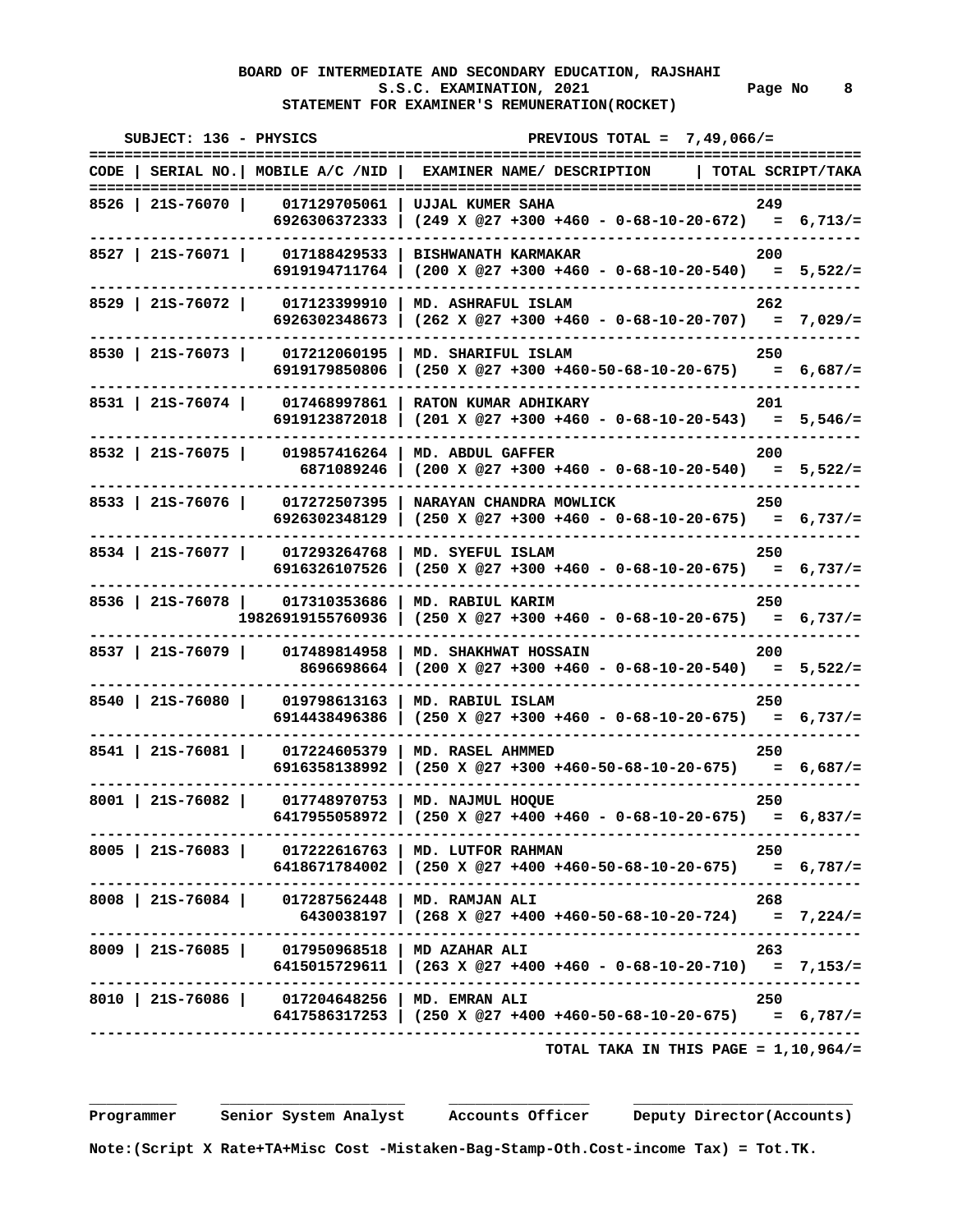# **BOARD OF INTERMEDIATE AND SECONDARY EDUCATION, RAJSHAHI**  S.S.C. EXAMINATION, 2021 **Page No** 9  **STATEMENT FOR EXAMINER'S REMUNERATION(ROCKET)**

| SUBJECT: 136 - PHYSICS<br>========================= | =============                                                     | PREVIOUS TOTAL = $8,60,030/$ =                                                                                                       |     |
|-----------------------------------------------------|-------------------------------------------------------------------|--------------------------------------------------------------------------------------------------------------------------------------|-----|
|                                                     |                                                                   | CODE   SERIAL NO.   MOBILE A/C /NID   EXAMINER NAME/ DESCRIPTION   TOTAL SCRIPT/TAKA                                                 |     |
| 8011   21S-76087                                    |                                                                   | 017137228595   GANESH CHANDRA MONDAL<br>6414720038970   (250 X @27 +400 +460 - 0-68-10-20-675) = 6,837/=                             | 250 |
|                                                     | 8012   21S-76088   017977390187                                   | MD. MOAZZEM HOSSAIN<br>6416973143656 (250 X @27 +400 +460-50-68-10-20-675) = 6,787/=                                                 | 250 |
|                                                     | ---------                                                         | 8013   21S-76089   017144212823   MD. FARDOUS RAHMAN<br>6414720048730 (250 X @27 +400 +460 - 0-68-10-20-675) = 6,837/=               | 250 |
|                                                     |                                                                   | 8014   215-76090   019341586966   MD. IMAMUL HASAN<br>6415066718173   (250 X @27 +400 +460 - 0-68-10-20-675) = 6,837/=               | 250 |
| 8015   21S-76091                                    | 017145597007                                                      | SWAPAN KUMAR PAUL<br>6418694500627   $(250 \times @27 +400 +460 - 0-68-10-20-675) = 6,837/=$                                         | 250 |
|                                                     | 8016   21S-76092   013031260571   SULTAN MAHMUD<br>-------------- | 6417534598471   $(250 \t{X} @27 +400 +460 - 0-68-10-20-675) = 6,837/=$                                                               | 250 |
|                                                     |                                                                   | 8017   21S-76093   017044807606   MD. MOZAMMEL HOQUE<br>6418639020016   (250 X @27 +400 +460 - 0-68-10-20-675) = 6,837/=             | 250 |
|                                                     | 8019   21S-76094   017291235127   MD. ROICH UDDIN                 | 8119457713702   (250 X @27 +400 +460 - 0-68-10-20-675) = 6,837/=                                                                     | 250 |
|                                                     |                                                                   | 8020   21S-76095   017182202690   MD.FAZLUR RAHMAN<br>6415085788750 (250 X @27 +400 +460 - 0-68-10-20-675) = 6,837/=                 | 250 |
| $8021$   215-76096                                  |                                                                   | MD. ABDUL GAFURI<br>6414794917405   (250 X @27 +400 +460 - 0-68-10-20-675) = 6,837/=                                                 | 250 |
|                                                     |                                                                   | 8024   215-76097   017146578028   KHANDOKER GOLAM MOSTAFA<br>$19766410373755587$   (250 X @27 +400 +460 - 0-68-10-20-675) = 6,837/=  | 250 |
| $8027$   21S-76098                                  |                                                                   | 0   MD. JAHANGIR ALAM<br>6410621644878   (200 X @27 +400 +460 - 0-68-10-20-540) = $5,622/$ =                                         | 200 |
|                                                     |                                                                   | 8028   21S-76099   017824640892   MD. RAFIQUL ISLAM PRAMANIK 254<br>6414727801989   (254 X @27 +400 +460 - 0-68-10-20-686) = 6,934/= |     |
|                                                     |                                                                   | 8029   21S-76100   017226300731   MOSA. SHARMIN AKHTAR<br>$6414713610984$   (241 X @27 +400 +460 - 0-68-10-20-651) = 6,618/=         | 241 |
|                                                     |                                                                   | 8030   215-76101   017219954110   MD. ABUL KALAM AZAD<br>6412821550619   (259 X @27 +400 +460 - 0-68-10-20-699) = 7,056/=            | 259 |
|                                                     |                                                                   | 8031   215-76102   017262578617   MD. MOYEZ UDDIN<br>6418694503014   (250 X @27 +400 +460 - 0-68-10-20-675) = 6,837/=                | 250 |
|                                                     |                                                                   | 8032   21S-76103   017332727888   MD. BELAL HOSSAIN<br>2830541658   (250 X @27 +400 +460 - 0-68-10-20-675) = 6,837/=                 | 250 |
|                                                     |                                                                   | TOTAL TAKA IN THIS PAGE = $1,15,061/$ =                                                                                              |     |

 **Programmer Senior System Analyst Accounts Officer Deputy Director(Accounts)**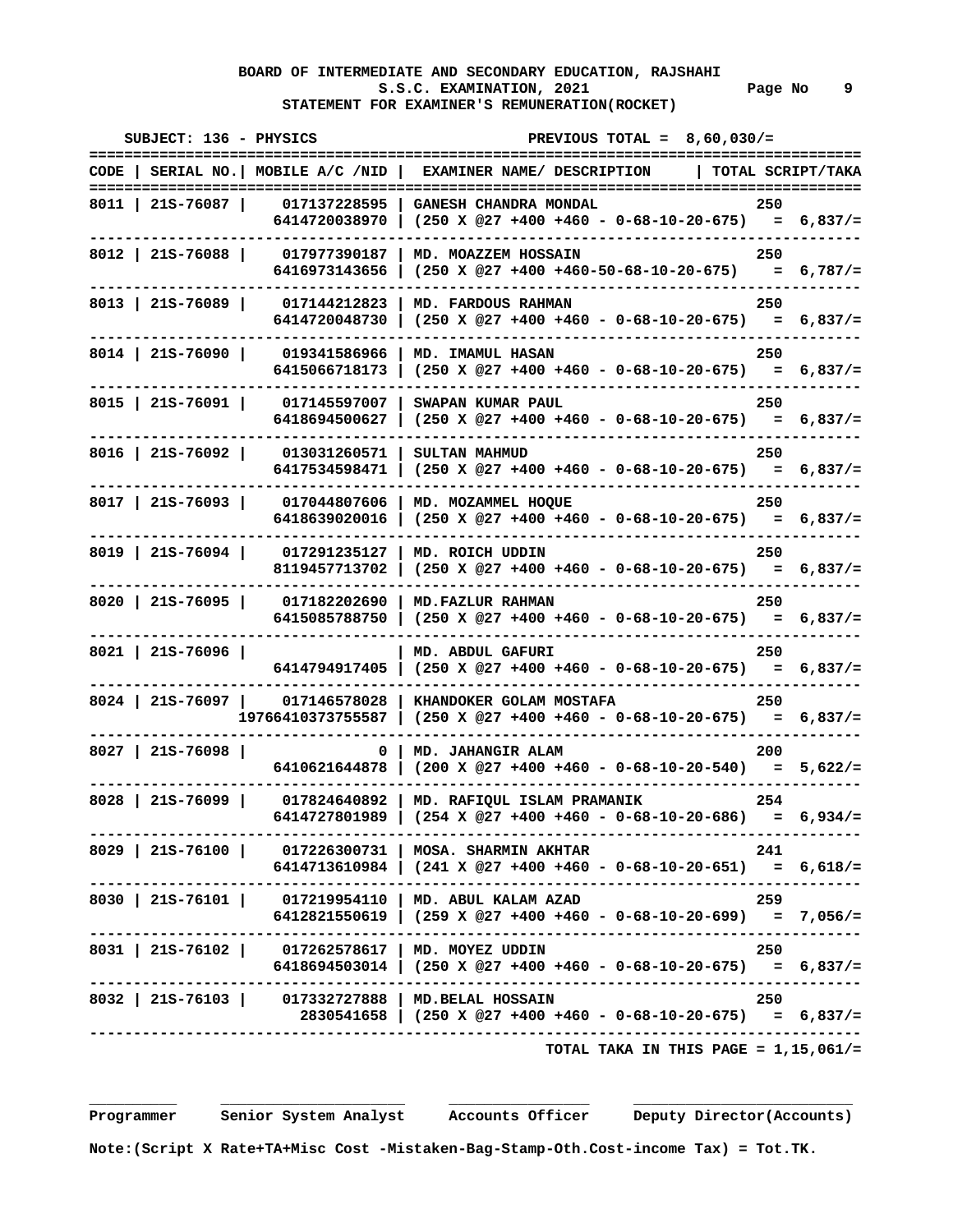## **BOARD OF INTERMEDIATE AND SECONDARY EDUCATION, RAJSHAHI S.S.C. EXAMINATION, 2021 Page No 10 STATEMENT FOR EXAMINER'S REMUNERATION(ROCKET)**

| SUBJECT: 136 - PHYSICS                                                      | PREVIOUS TOTAL = $9,75,091/$ =                                                                             |                                     |
|-----------------------------------------------------------------------------|------------------------------------------------------------------------------------------------------------|-------------------------------------|
| $CODE$   SERIAL NO.   MOBILE A/C /NID                                       | EXAMINER NAME/ DESCRIPTION                                                                                 | ============<br>  TOTAL SCRIPT/TAKA |
| 8033   215-76104   017198235425                                             | MD. BELAL HOSAIN<br>$19746415066719415$ (250 X @27 +400 +460 - 0-68-10-20-675) = 6,837/=                   | 250                                 |
| 8034   21S-76105  <br>017212052806<br>7013752817454                         | MD. SERAJUL ISLAM<br>$(241 \t X \t @27 +400 +460 - 0-68-10-20-651) = 6,618/=$                              | 241                                 |
| 8035   21S-76106  <br>017209817380 1<br>6414774081836                       | S.M. JAHANGIR ALOM<br>$(250 \times 27 + 400 + 460 - 0 - 68 - 10 - 20 - 675) = 6,837/=$                     | 250                                 |
| 8036 215-76107<br>017259555477<br>3811363342360                             | MD. FORHAD HOSSAIN<br>$(243 \t X \t 27 + 400 + 460 - 0 - 68 - 10 - 20 - 656) = 6,667/=$                    | 243                                 |
| 8038   21S-76108   017402231331<br>6418663577784                            | MD. TOZAMMEL HOOUE<br>$(260 \t X \t 27 + 400 + 460 - 0 - 68 - 10 - 20 - 702) = 7,080/=$                    | 260                                 |
| 8039   215-76109   017137727424  <br>6418663691755                          | MD. RAFIQUL ISLAM<br>$(233 \t X \t 27 + 400 + 460 - 0 - 68 - 10 - 20 - 629) = 6,424/=$                     | 233                                 |
| 8040   215-76110   017543464403<br>19726417551415242                        | <b>MD. MONSUR RAHMAN</b><br>$(257 \times @27 +400 +460 - 0-68-10-20-694) = 7,007/=$                        | 257                                 |
| $8043$   21S-76111  <br>017147227180<br>6415019299765                       | <b>MD. NANNU RASHID</b><br>$(253 \t X \t 27 + 400 + 460 - 0 - 68 - 10 - 20 - 683) = 6,910/$                | 253                                 |
| 8044   21S-76112   017204642952<br>3811363342653                            | MD. HAMIDUR RAHMAN<br>$(250 \t X \t 27 + 400 + 460 - 0 - 68 - 10 - 20 - 675) = 6,837/=$                    | 250                                 |
| $8045$   21S-76113  <br>017295479890<br>8660313100                          | MD. ABDUL MAZED MONDAL<br>$(268 \t X \t @27 +400 +460 - 0-68-10-20-724) = 7,274/=$                         | 268                                 |
| 8046   215-76114  <br>017117864226<br>6417947683736                         | MD. MONIRUL ISLAM SHAH CHOWDHUR<br>$(202 \t X \t 27 + 400 + 460 - 0 - 68 - 10 - 20 - 545) = 5,671/=$       | 202                                 |
| $8047$   21S-76115  <br>017291901960<br>6416984774121                       | <b>MD.AMIN UDDIN</b><br>$(200 \times 27 + 400 + 460 - 0 - 68 - 10 - 20 - 540) = 5,622/=$                   | 200                                 |
| $8050$   21S-76116  <br>017196125128<br>6414761810850                       | MD. ABUL KALAM AZAD<br>$(200 \t X \t 27 + 400 + 460 - 0 - 68 - 10 - 20 - 540) = 5,622/=$                   | 200                                 |
| 8051   21S-76117   018570038329   NAKUL CHANDRA KABIRAJ                     | .-----------------------------------<br>$6426001595254$   (204 X @27 +400 +460 - 0-68-10-20-551) = 5,719/= | - 204                               |
| 8052   21S-76118   017142322037   BASUDEB KUMAR PAUL                        | 6418542342756   (204 X @27 +400 +460 - 0-68-10-20-551) = 5,719/=                                           | 204                                 |
| 8054   21S-76119   017173309024   MD. MUNNAF HOSSAIN<br>------------------- | 6410621640897   (199 X @27 +400 +460-50-68-10-20-537) = $5,548/$                                           | 199                                 |
| 8055   21S-76120                                                            | 0   DIPAK KUMAR DAS<br>6418510188642   (200 X @27 +400 +460 - 0-68-10-20-540) = $5,622/$ =                 | 200                                 |
|                                                                             |                                                                                                            |                                     |

 **TOTAL TAKA IN THIS PAGE = 1,08,014/=**

 **Programmer Senior System Analyst Accounts Officer Deputy Director(Accounts)**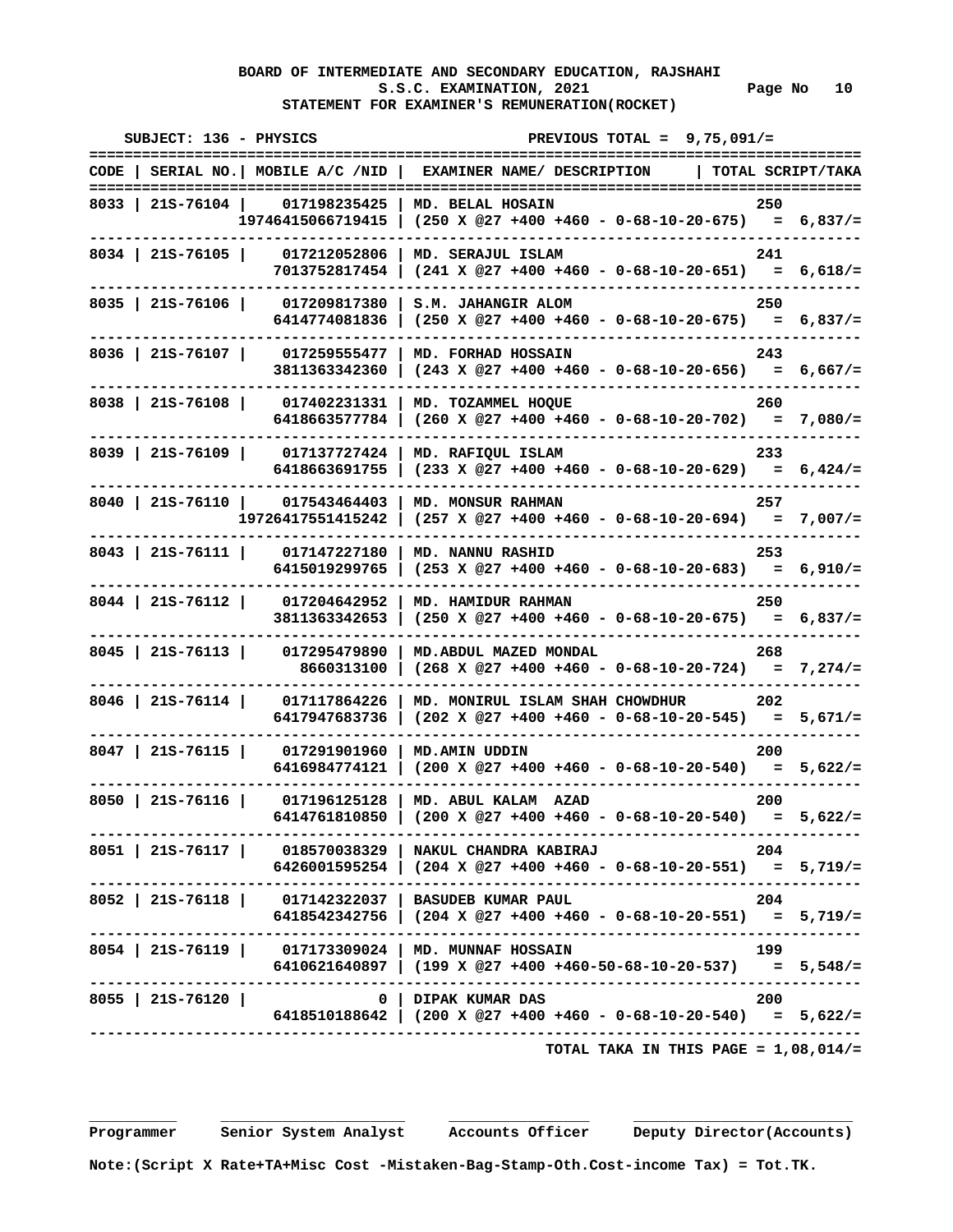# **BOARD OF INTERMEDIATE AND SECONDARY EDUCATION, RAJSHAHI**  S.S.C. EXAMINATION, 2021 Page No 11  **STATEMENT FOR EXAMINER'S REMUNERATION(ROCKET)**

| SUBJECT: 136 - PHYSICS                                           |                                                                                                            |                                                                   | PREVIOUS TOTAL = $10,83,105/$ =         |     |                                   |
|------------------------------------------------------------------|------------------------------------------------------------------------------------------------------------|-------------------------------------------------------------------|-----------------------------------------|-----|-----------------------------------|
| =======================<br>$CODE$   SERIAL NO.   MOBILE A/C /NID | ==============                                                                                             | ;================================<br>EXAMINER NAME/ DESCRIPTION   |                                         |     | ============<br>TOTAL SCRIPT/TAKA |
| -----------------------------------<br>8057   21S-76121          | 017467387621                                                                                               | MD. SHAHIDUL HOQUE                                                |                                         | 208 |                                   |
|                                                                  | 6426002114894   (208 X @27 +400 +460 - 0-68-10-20-562) = $5,816/$ =                                        |                                                                   |                                         |     |                                   |
| $8058$   21S-76122                                               | 018281221432                                                                                               | M.M. MAHFUZUL ALAM                                                |                                         | 201 |                                   |
|                                                                  | 6414781208711                                                                                              | $(201 \times @27 +400 +460 - 0-68-10-20-543) = 5,646/=$           |                                         |     |                                   |
| 8059   21S-76123                                                 | 017293216700                                                                                               | MD. HUMAYAN KABIR                                                 |                                         | 200 |                                   |
|                                                                  | 6418694988179                                                                                              | $(200 \t X \t 27 + 400 + 460 - 0 - 68 - 10 - 20 - 540) = 5,622/=$ |                                         |     |                                   |
| 8061   21S-76124                                                 | 017106319825                                                                                               | MD. MORTOZA BASHIR                                                |                                         | 200 |                                   |
|                                                                  | 6410663254309                                                                                              | $(200 \t X \t 27 + 400 + 460 - 0 - 68 - 10 - 20 - 540) = 5,622/=$ |                                         |     |                                   |
| $8062$   215-76125                                               | 017293208733<br><b>AHMED ALI</b>                                                                           |                                                                   |                                         | 200 |                                   |
|                                                                  | 6414754860796                                                                                              | $(200 \t X \t 27 + 400 + 460 - 0 - 68 - 10 - 20 - 540) = 5,622/=$ |                                         |     |                                   |
| 8064   21S-76126                                                 | 017120739745                                                                                               | MD. RABIUL HOSSAIN                                                |                                         | 200 |                                   |
|                                                                  | 5958391269                                                                                                 | $(200 \t X \t 27 + 400 + 460 - 0 - 68 - 10 - 20 - 540) = 5,622/=$ |                                         |     |                                   |
| $8065$   21S-76127                                               | 017279695054                                                                                               | MD. ABU HASAN TALUKDER                                            |                                         | 200 |                                   |
|                                                                  | 1022017245370                                                                                              | $(200 \t X \t @27 +400 +460 - 0-68-10-20-540) = 5,622/=$          |                                         |     |                                   |
| $8067$   21S-76128                                               | 017212872064                                                                                               | MD. MOFAZZAL HOSSAIN                                              |                                         | 210 |                                   |
|                                                                  | 3313031826493                                                                                              | $(210 \t X \t 27 + 400 + 460 - 0 - 68 - 10 - 20 - 567) = 5,865/=$ |                                         |     |                                   |
| $8068$   215-76129                                               | 017186778966                                                                                               | MD. REZAUL KARIM                                                  |                                         | 200 |                                   |
|                                                                  | 6418679808490                                                                                              | $(200 \t X \t 27 + 400 + 460 - 0 - 68 - 10 - 20 - 540) = 5,622/=$ |                                         |     |                                   |
| $8069$   215-76130                                               | 017220435775<br>NEWTON BAGCHI                                                                              |                                                                   |                                         | 200 |                                   |
|                                                                  | 6414788823684                                                                                              | $(200 \t X \t @27 +400 +460 - 0-68-10-20-540) = 5,622/=$          |                                         |     |                                   |
| $8070$   215-76131                                               | 017730804097                                                                                               | MD. FARHAD HOSSAIN                                                |                                         | 200 |                                   |
|                                                                  | 6418694370919                                                                                              | $(200 \t X \t 27 + 400 + 460 - 0 - 68 - 10 - 20 - 540) = 5,622/=$ |                                         |     |                                   |
| 7502   21S-76132   017546164711                                  | <b>MD. ABDUL BATEN</b>                                                                                     |                                                                   |                                         | 258 |                                   |
| 19637625505139509                                                |                                                                                                            | $(258 \t{X} @27 +400 +460 - 0-68-10-20-697) = 7,031/z$            |                                         |     |                                   |
| $7503$   215-76133                                               | 017155715459   MD. QUTUB UDDIN                                                                             |                                                                   |                                         | 250 |                                   |
|                                                                  | $7613963638098$ (250 X @27 +400 +460 - 0-68-10-20-675) = 6,837/=                                           |                                                                   |                                         |     |                                   |
| 7504   21S-76134   017147411693   MD. ANWARUL HAQUE              | .---------------------------------                                                                         |                                                                   |                                         | 252 |                                   |
|                                                                  | 7617277407308   (252 X @27 +400 +460 - 0-68-10-20-680) = 6,886/=<br>---------------------------------      |                                                                   |                                         |     |                                   |
| 7506   21S-76135   018340309899   MD. HEDAYETUL HAQUE            |                                                                                                            |                                                                   |                                         | 250 |                                   |
|                                                                  | 7627205382464   (250 X @27 +400 +460 - 0-68-10-20-675)   =  6,837/=                                        |                                                                   |                                         |     |                                   |
| 7507   21S-76136   017128859091   MD. RAIDUL ISLAM               |                                                                                                            |                                                                   |                                         | 300 |                                   |
|                                                                  | 7623907537908   (300 X @27 +400 +460 - 0-68-10-20-810) = 8,052/=<br>-------------------------------------- |                                                                   |                                         |     |                                   |
| 7509   21S-76137   017278018482   MD. ASLAM ALI                  |                                                                                                            |                                                                   |                                         | 250 |                                   |
|                                                                  | $7913984557974$   (250 X @27 +400 +460 - 0-68-10-20-675) = 6,837/=                                         |                                                                   |                                         |     |                                   |
|                                                                  |                                                                                                            |                                                                   | TOTAL TAKA IN THIS PAGE = $1,04,783/$ = |     |                                   |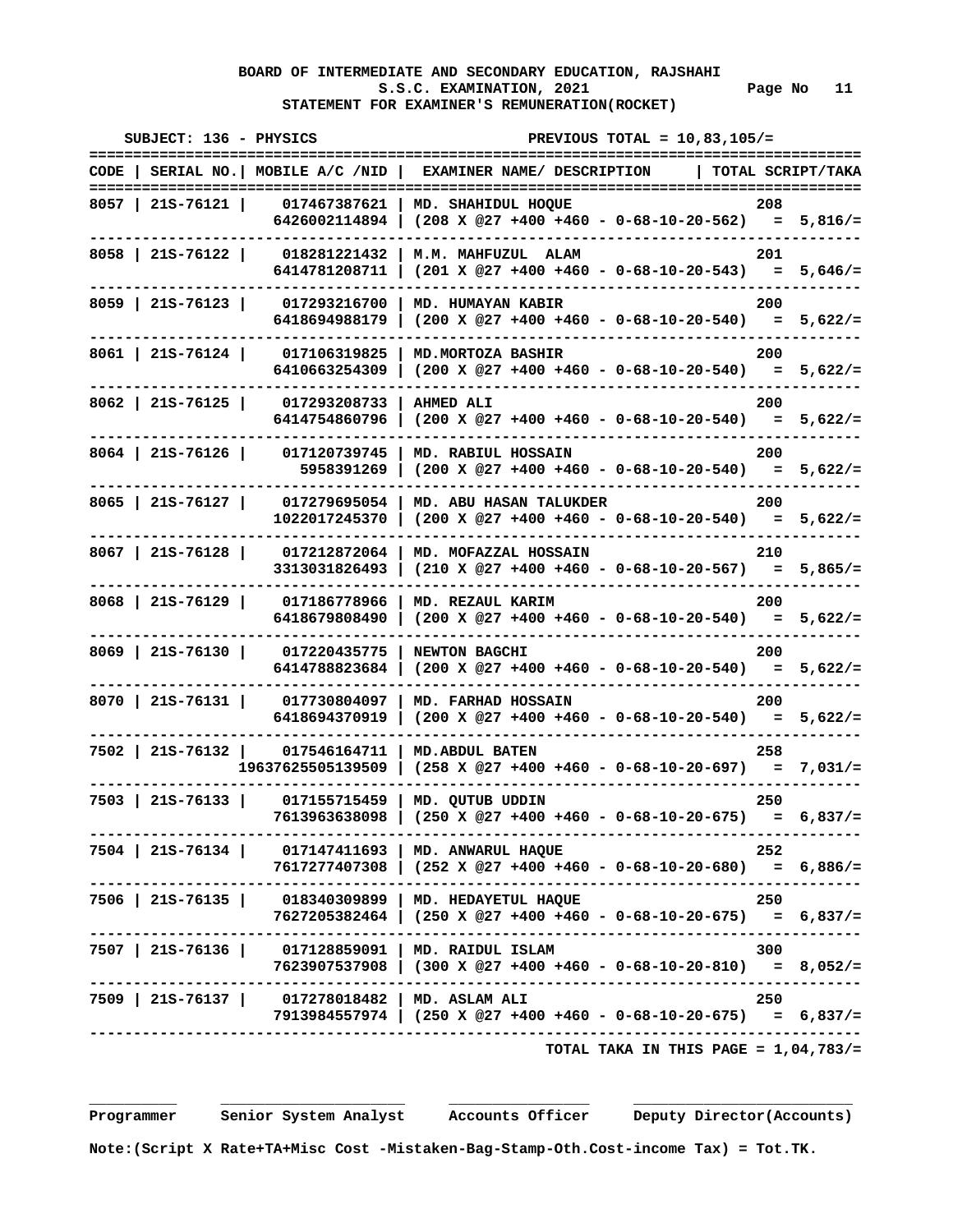## **BOARD OF INTERMEDIATE AND SECONDARY EDUCATION, RAJSHAHI**  S.S.C. EXAMINATION, 2021 Page No 12  **STATEMENT FOR EXAMINER'S REMUNERATION(ROCKET)**

| SUBJECT: 136 - PHYSICS | ==============                  | PREVIOUS TOTAL = $11,87,888/$ =<br>==========                                                                               | :==========       |
|------------------------|---------------------------------|-----------------------------------------------------------------------------------------------------------------------------|-------------------|
|                        |                                 | CODE   SERIAL NO.   MOBILE $A/C$ /NID   EXAMINER NAME/ DESCRIPTION                                                          | TOTAL SCRIPT/TAKA |
| 7510   21S-76138       | 017502968319                    | MD. SHAMSUL BIN AZIZ<br>9558971272   $(250 \times @27 +400 +460 - 0-68-10-20-675) = 6,837/=$                                | 250               |
| 7511   21S-76139       | 017470411687<br>7627205381980   | MD. AYNUL HAQUE<br>$(250 \times @27 +400 +460 - 0-68-10-20-675) = 6,837/=$                                                  | 250               |
| 7512   21S-76140       | 017249522548<br>--------        | MD. MOSTAFIZUR RAHMAN<br>$7617217452782$ (250 X @27 +400 +460 - 0-68-10-20-675) = 6,837/=                                   | 250               |
| 7513   21S-76141       |                                 | 017204675919   MONORANGAN KUMAR BARMAN<br>$3273908602$ (250 X @27 +400 +460 - 0-68-10-20-675) = 6,837/=                     | 250               |
|                        |                                 | 7516   21S-76142   017893153035   MD. NURA ALAM SIDDIKI                                                                     | 250               |
|                        |                                 | $7613384770908$ (250 X @27 +400 +460 - 0-68-10-20-675) = 6,837/=                                                            |                   |
|                        | 7517   21S-76143   017164542528 | <b>MD. HUMAUN KABIR</b><br>$7622204985474$ (250 X @27 +400 +460 - 0-68-10-20-675) = 6,837/=                                 | 250               |
| 7519   21S-76144       |                                 | 018153021597   MD. MOSTAFIZUR RAHMAN<br>7613963626030   (250 X @27 +400 +460 - 0-68-10-20-675) = 6,837/=                    | 250               |
| $7522$   215-76145     | 7615560343819                   | 018565655358   MD. LUTFAR HASAN<br>$(241 \t{X} @27 +400 +460 - 0-68-10-20-651) = 6,618/=$                                   | 241               |
| $7523$   215-76146     |                                 | 017930120241   MD. SAMSUL ALAM<br>$7611915663909$ (252 X @27 +400 +460 - 0-68-10-20-680) = 6,886/=                          | 252               |
| $7525$   21S-76147     | 017224928006<br>7623908541367   | MD. AKMAL HOSSAIN<br>$(237 \t X \t 27 + 400 + 460 - 0 - 68 - 10 - 20 - 640) = 6,521/=$                                      | 237               |
| $7001$   21S-76148     | 017068078232<br>8818910011624   | BROJO GOPAL SARKER                                                                                                          | 250               |
| $7002$   215-76149     | 018723411007  <br>8816712442510 | MD. MOBAKHAR HOSSAIN<br>$(250 \times 27 + 450 + 460 - 0 - 68 - 10 - 20 - 675) = 6,887/=$                                    | 250               |
| 7004   21S-76150       |                                 | 019876576452   MD. ZAINUL ABEDIN<br>8815043846274   (250 X @27 +450 +460 - 0-68-10-20-675) = 6,887/=                        | 250               |
|                        |                                 | 7005   21S-76151   017331240757   MOHAMMAD ABDUR RAZZAK<br>8815056949720   (250 X @27 +450 +460 - 0-68-10-20-675) = 6,887/= | 250               |
|                        |                                 | 7007   21S-76152   017147236845   JAGANNATH CHANDRA DAS<br>8816712454845   (250 X @27 +450 +460 - 0-68-10-20-675) = 6,887/= | 250               |
|                        | ---------------------           | 7009   21S-76153   017456277069   MD. FERDOUS ALAM<br>$3270538366$ $(236 \t{X} @27 +450 +460 - 0-68-10-20-637) = 6,547/=$   | 236               |
|                        | --------------------            | 7010   21S-76154   017160232136   MUHAMMAD ABDUL MUQEET<br>6410352708453   (250 X @27 +450 +460 - 0-68-10-20-675) = 6,887/= | 250               |
|                        |                                 |                                                                                                                             |                   |

 **TOTAL TAKA IN THIS PAGE = 1,15,753/=**

 **Programmer Senior System Analyst Accounts Officer Deputy Director(Accounts)**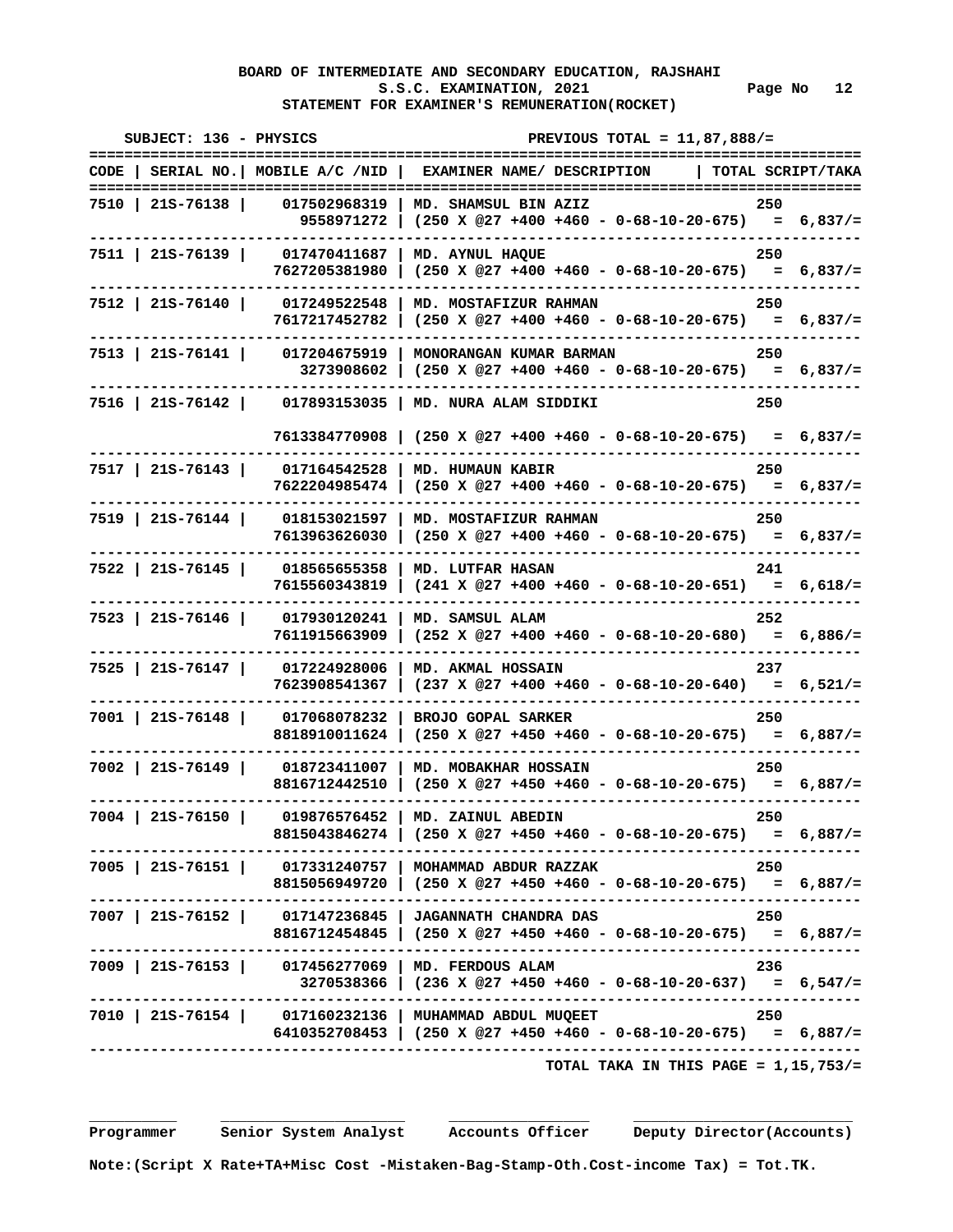## **BOARD OF INTERMEDIATE AND SECONDARY EDUCATION, RAJSHAHI**  S.S.C. EXAMINATION, 2021 **Page No** 13  **STATEMENT FOR EXAMINER'S REMUNERATION(ROCKET)**

| SUBJECT: 136 - PHYSICS                                                               | -----------------------------                                                                                  |                      | PREVIOUS TOTAL = $13,03,641/$ =                                   |     | ============ |
|--------------------------------------------------------------------------------------|----------------------------------------------------------------------------------------------------------------|----------------------|-------------------------------------------------------------------|-----|--------------|
| CODE   SERIAL NO.   MOBILE A/C /NID   EXAMINER NAME/ DESCRIPTION   TOTAL SCRIPT/TAKA |                                                                                                                |                      |                                                                   |     |              |
| 7011   21S-76155                                                                     | 017158027721   MD. NORUL ALAM<br>$19758819436935090$ (250 X @27 +450 +460 - 0-68-10-20-675) = 6,887/=          |                      |                                                                   | 250 |              |
| 7012   21S-76156                                                                     | 017178518161<br><b>P.M.MANIK UDDIN</b><br>8819473873567                                                        |                      | $(250 \t{X} @27 +450 +460 - 0-68-10-20-675) = 6,887/=$            | 250 |              |
| $7013$   21S-76157                                                                   | 017188788099<br>  DIPOK PROSAD NAG<br>8816113048343                                                            |                      | $(250 \t X \t 27 + 450 + 460 - 0 - 68 - 10 - 20 - 675) = 6,887/=$ | 250 |              |
| 7015   21s-76158                                                                     | 017147350444<br>8827804122554                                                                                  | MD. MONOWARUL ISLAM  | $(250 \t X \t 27 + 450 + 460 - 0 - 68 - 10 - 20 - 675) = 6,887/=$ | 250 |              |
| 7016   21S-76159                                                                     | 017137404497<br>MD. RAFIQUL ISLAM<br>8818973999620                                                             |                      | $(261 \t X \t 27 + 450 + 460 - 0 - 68 - 10 - 20 - 705) = 7,154/=$ | 261 |              |
| $7017$   21S-76160                                                                   | 017160764544<br>  MD. SULTAN MAHMUD<br>8818921070566   $(250 \times @27 +450 +460 - 0-68-10-20-675) = 6,887/=$ |                      |                                                                   | 250 |              |
| $7018$   21S-76161                                                                   | 017845662181<br>9319580352244                                                                                  | MOST. TASLIMA KHATUN | $(250 \t{X} @27 +450 +460 - 0-68-10-20-675) = 6,887/=$            | 250 |              |
| $7021$   21S-76162                                                                   | 017270466951<br>MD. ABDUL MALEQUE<br>8815034818750                                                             |                      | $(250 \t X \t 27 + 450 + 460 - 0 - 68 - 10 - 20 - 675) = 6,887/=$ | 250 |              |
| $7022$   21S-76163                                                                   | 017157171106<br>MD. ABDUL LOTIF<br>8817851396422                                                               |                      | $(250 \t X \t 27 + 450 + 460 - 0 - 68 - 10 - 20 - 675) = 6,887/=$ | 250 |              |
| $7025$   21S-76164                                                                   | 017124014194<br>2924709172251                                                                                  | NIHER RANJAN SARKAR  | $(250 \t X \t 27 + 450 + 460 - 0 - 68 - 10 - 20 - 675) = 6,887/=$ | 250 |              |
| 7026   21S-76165                                                                     | 017189696965<br>MD. JAHANGIR ALOM<br>8827802114255                                                             |                      | $(250 \t X \t 27 + 450 + 460 - 0 - 68 - 10 - 20 - 675) = 6,887/=$ | 250 |              |
| $7027$   21S-76166                                                                   | 019166209693   MD. JOYNAL ABEDIN<br>0412895490178                                                              |                      | $(260 \times 27 + 450 + 460 - 0 - 68 - 10 - 20 - 702) = 7,130/=$  | 260 |              |
| 7029   21S-76167                                                                     | 017169670098<br>  MD. AKTARUZZAMAN<br>8819429658607   (251 X @27 +450 +460 - 0-68-10-20-678) = 6,911/=         |                      |                                                                   | 251 |              |
| 7030   21S-76168   017617107660   MD. MAHBUBUL ALOM                                  | $2696829758809$ (250 X @27 +450 +460 - 0-68-10-20-675) = 6,887/=                                               |                      |                                                                   | 250 |              |
| 7031   21S-76169   019170860691   MD. JAHANGIR ALAM TANG                             | $1000482784$   (256 X @27 +450 +460 - 0-68-10-20-691) = 7,033/=                                                |                      |                                                                   | 256 |              |
| 7032   21S-76170   017155648642   MOHAMMAD ABDUL JABBAR                              | $2696829752685$   $(250 \t{X} @27 +450 +460 - 0-68-10-20-675) = 6,887/=$                                       |                      |                                                                   | 250 |              |
| 7033   21S-76171   017188812241   SUBIR KUMAR RAY                                    | 8816157666347   (255 X @27 +450 +460 - 0-68-10-20-689) = 7,008/=                                               |                      |                                                                   | 255 |              |
|                                                                                      |                                                                                                                |                      | TOTAL TAKA IN THIS PAGE = $1,17,880/$ =                           |     |              |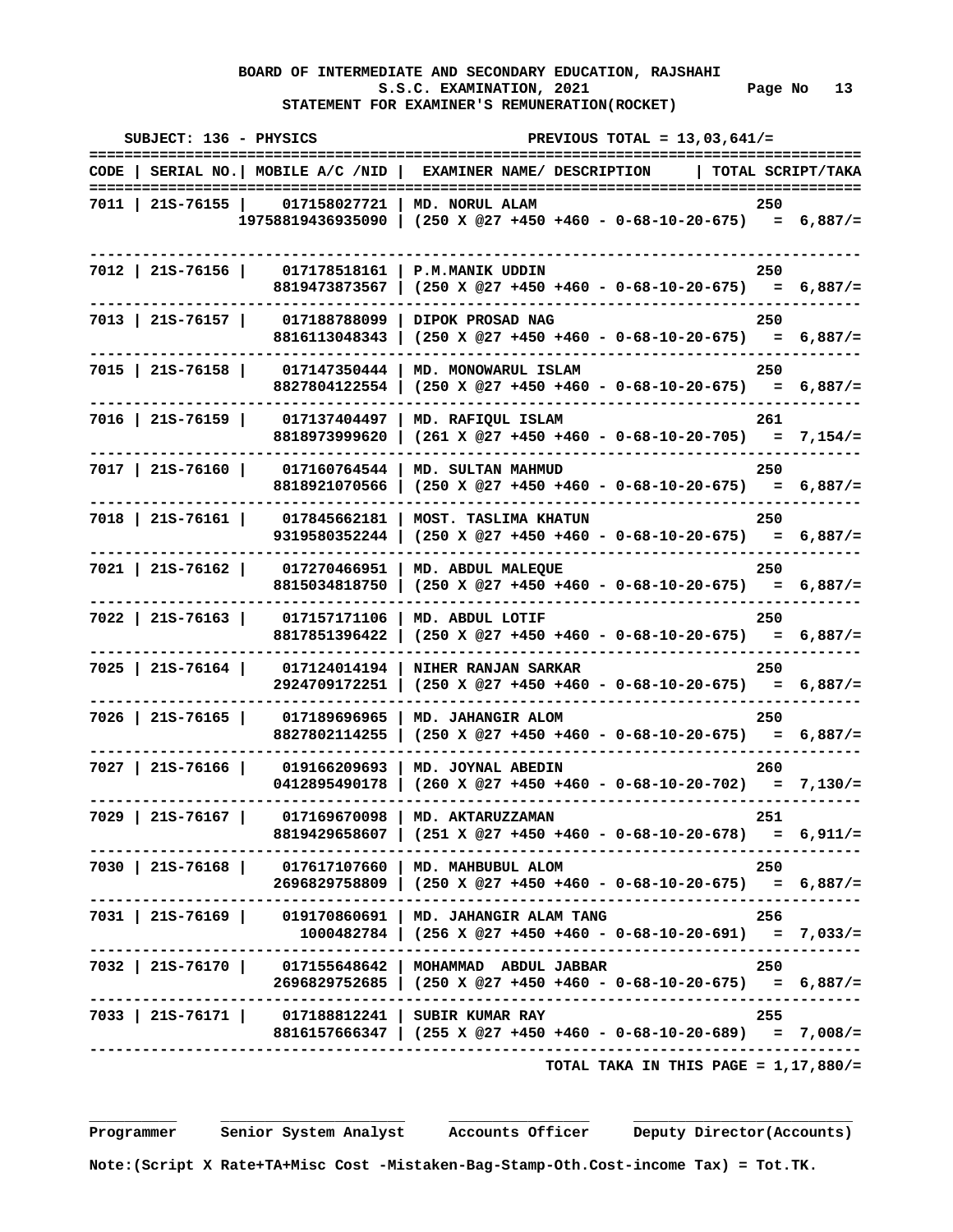# **BOARD OF INTERMEDIATE AND SECONDARY EDUCATION, RAJSHAHI**  S.S.C. EXAMINATION, 2021 Page No 14  **STATEMENT FOR EXAMINER'S REMUNERATION(ROCKET)**

| SUBJECT: 136 - PHYSICS                                  |              | PREVIOUS TOTAL = $14, 21, 521/$ =<br>============                                                                          |       |  |  |
|---------------------------------------------------------|--------------|----------------------------------------------------------------------------------------------------------------------------|-------|--|--|
|                                                         |              | CODE   SERIAL NO.   MOBILE A/C /NID   EXAMINER NAME/ DESCRIPTION   TOTAL SCRIPT/TAKA                                       |       |  |  |
| 7034   21S-76172                                        |              | 017543232063   MD. ZAHIDUL ISLAM<br>8818910007382   $(255 \t{X} @27 +450 +460-50-68-10-20-689) = 6,958/=$                  | 255   |  |  |
| 7036   21S-76173                                        | 017967841853 | <b>ABDUS SALAM</b><br>8818963024626   (250 X @27 +450 +460 - 0-68-10-20-675) = 6,887/=                                     | 250   |  |  |
| 6502   21S-76174   013031538025   MD. SHAMSUL BARI      |              | 6919171908777   $(250 \times @27 +450 +460 - 0-68-10-20-675) = 6,887/=$                                                    | 250   |  |  |
| 6504   21S-76175   017728917525   MD. REZAUL HAQUE MIAH |              | $1015476814602$   (250 X @27 +450 +460 - 0-68-10-20-675) = 6,887/=                                                         | 250   |  |  |
| 6505   21S-76176   017057446282   MD. ABDUL HARES       |              | $19731010640915547$   (250 X @27 +450 +460 - 0-68-10-20-675) = 6,887/=                                                     | 250   |  |  |
| $6507$   21S-76177                                      |              | 019517414386   MD. ABDUS SALAM<br>$1018857721520$ (250 X @27 +450 +460 - 0-68-10-20-675) = 6,887/=                         | 250   |  |  |
| 6508   21S-76178   017114185813   RAM GOPAL DEBNATH     |              | $1022014135905$ (250 X @27 +450 +460 - 0-68-10-20-675) = 6,887/=                                                           | 250   |  |  |
| 6510   21s-76179                                        |              | 019176782138   MD.NAZIM UDDDIN SARKER<br>$1010627935778$   $(250 \t{X} @27 +450 +460 - 0-68-10-20-675) = 6,887/=$          | 250   |  |  |
| $6511$   21S-76180                                      |              | 017239047516   MD. MOSTAKUL ISLAM<br>$7611931631704$ (249 X @27 +450 +460 - 0-68-10-20-672) = 6,863/=                      | 249   |  |  |
| $6512$   21S-76181                                      |              | 017263609313   MD.ZAHANGIR ALAM<br>$1022704233050$ (250 X @27 +450 +460 - 0-68-10-20-675) = 6,887/=                        | 250   |  |  |
| $6513$   21S-76182                                      |              | 017246684721   MD. MEZANUR RAHMAN<br>$1010667128301$ (250 X @27 +450 +460 - 0-68-10-20-675) = 6,887/=                      | 250   |  |  |
| $6514$   21S-76183                                      |              | 017074272755   MD. MAHABUL ALAM<br>3213072491510 (250 X @27 +450 +460 - 0-68-10-20-675) = 6,887/=                          | 250   |  |  |
| $6515$   21S-76184                                      |              | 017107752995   MD. RUHUL AMIN<br>$3218847368780$ (247 X @27 +450 +460 - 0-68-10-20-667) = 6,814/=                          | 247   |  |  |
| 6516   21S-76185   017645783130   DIPENDRA NATH PAUL    |              | 2392953523   $(250 \times @27 +450 +460 - 0-68-10-20-675) = 6,887/=$                                                       | - 250 |  |  |
|                                                         |              | 6517   215-76186   017321580388   MD.MOTIAR RAHMAN 250<br>1015485472874   (250 x @27 +450 +460 - 0-68-10-20-675) = 6,887/= |       |  |  |
| 6520   21S-76187   017195381184   Md. Aminul islam      |              | $5954673405$ (250 X @27 +450 +460 - 0-68-10-20-675) = 6,887/=                                                              | 250   |  |  |
| 6521   21S-76188   017258243429   MD. ABU ZAFOR IQBAL   |              | -------------------------------<br>8247710729   (250 X @27 +450 +460 - 0-68-10-20-675) = 6,887/=                           | 250   |  |  |
|                                                         |              | TOTAL TAKA IN THIS PAGE = $1,17,053/$ =                                                                                    |       |  |  |

 **\_\_\_\_\_\_\_\_\_\_ \_\_\_\_\_\_\_\_\_\_\_\_\_\_\_\_\_\_\_\_\_ \_\_\_\_\_\_\_\_\_\_\_\_\_\_\_\_ \_\_\_\_\_\_\_\_\_\_\_\_\_\_\_\_\_\_\_\_\_\_\_\_\_** 

 **Programmer Senior System Analyst Accounts Officer Deputy Director(Accounts)** 

 **Note:(Script X Rate+TA+Misc Cost -Mistaken-Bag-Stamp-Oth.Cost-income Tax) = Tot.TK.**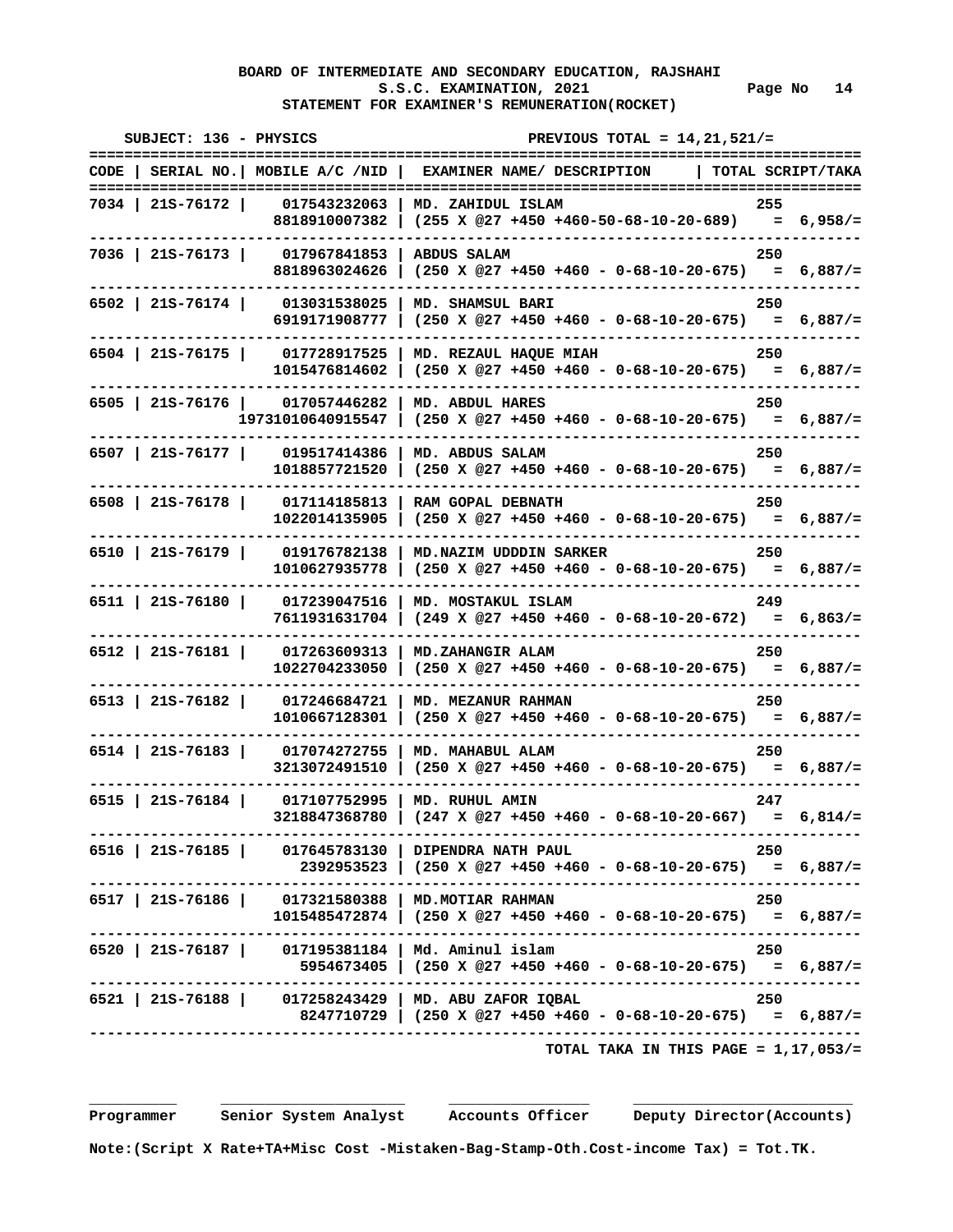# **BOARD OF INTERMEDIATE AND SECONDARY EDUCATION, RAJSHAHI**  S.S.C. EXAMINATION, 2021 Page No 15  **STATEMENT FOR EXAMINER'S REMUNERATION(ROCKET)**

| SUBJECT: 136 - PHYSICS |                                                  | PREVIOUS TOTAL = $15,38,574/$ =                                                                                              |                   |
|------------------------|--------------------------------------------------|------------------------------------------------------------------------------------------------------------------------------|-------------------|
|                        |                                                  | CODE   SERIAL NO.   MOBILE A/C /NID   EXAMINER NAME/ DESCRIPTION                                                             | TOTAL SCRIPT/TAKA |
| 6522 215-76189         |                                                  | 017703563932   MD. ILIUS AHMMED<br>4154809109   $(247 \times @27 +450 +460 - 0-68-10-20-667) = 6,814/=$                      | 247               |
|                        |                                                  | 6524   21S-76190   017355975604   MD. SANOWAR HOSSAIN<br>$1015466740149$ (250 X @27 +450 +460 - 0-68-10-20-675) = 6,887/=    | 250               |
|                        |                                                  | 6526   21S-76191   017480107887   MD. MOHADDES ALI<br>$1013381527501$ (250 X @27 +450 +460 - 0-68-10-20-675) = 6,887/=       | 250               |
| 6528   21S-76192       |                                                  | <b>ABU TAHER</b><br>$1014067455302$   (250 X @27 +450 +460 - 0-68-10-20-675) = 6,887/=                                       | 250               |
|                        |                                                  | 6529   21S-76193   017252382589   MD. MAMUN HOSSAIN<br>$3218847363452$ (249 X @27 +450 +460 - 0-68-10-20-672) = 6,863/=      | 249               |
| 6530 215-76194         |                                                  | 017147237777   PARIMAL CHANDRA DASH<br>$1022018178474$ (250 X @27 +450 +460 - 0-68-10-20-675) = 6,887/=                      | 250               |
| $6534$   21S-76195     |                                                  | 0   MD. ALBARUNI SAMSUDDIN<br>$1022015146490$   (250 X @27 +450 +460 - 0-68-10-20-675) = 6,887/=                             | 250               |
| $6535$   21S-76196     |                                                  | 017314108758   MOHAMMAD SHAH ALAM<br>9143949650   $(250 \times 0.27 + 450 + 460 - 0 - 68 - 10 - 20 - 675) = 6,887/=$         | 250               |
|                        |                                                  | 6536   21S-76197   017409962624   MD. KHAIRUL AMIN<br>$2697688594494$ (265 X @27 +450 +460 - 0-68-10-20-716) = 7,251/=       | 265               |
|                        |                                                  | 6537   21S-76198   017150813447   MD. SADEQUR RAHMAN<br>$1018556657429$   (250 X @27 +450 +460 - 0-68-10-20-675) = 6,887/=   | 250               |
| $6538$   21S-76199     |                                                  | 015548759416   MD. BELAL UDDIN<br>3815838412785   $(257 \times @27 +450 +460 - 0-68-10-20-694) = 7,057/=$                    | 257               |
|                        | 6539   21S-76200   017165285700   MD. ABDUL ALIM | $1019411011906$ (250 X @27 +450 +460 - 0-68-10-20-675) = 6,887/=                                                             | 250               |
| $6540$   21S-76201     |                                                  | 017217928954   MD. NAZRUL ISLAM<br>$1014088440848$ (250 X @27 +450 +460 - 0-68-10-20-675) = 6,887/=                          | 250               |
|                        |                                                  | 6541   21S-76202   017989456572   MD. ABDUR RAZZAQUE<br>$19836919171904993$ (251 X @27 +450 +460 - 0-68-10-20-678) = 6,911/= | 251               |
|                        |                                                  | 6542   21S-76203   017272273327   MD. NAZRUL ISLAM<br>1014088447365   (250 X @27 +450 +460 - 0-68-10-20-675) = 6,887/=       | 250               |
| $6543$   21S-76204     |                                                  | MD. LABLU MIAH<br>$1014088597858$   $(250 \t{X} @27 +450 +460 - 0-68-10-20-675) = 6,887/=$                                   | 250               |
|                        | 6001   21S-76205   017112036402   MD. NOOR ISLAM | -------------------------------------<br>$19713821302300360$ (250 X @27 +450 +460 - 0-68-10-20-675) = 6,887/=                | 250               |
|                        |                                                  | TOTAL TAKA IN THIS PAGE = $1,17,540/$ =                                                                                      |                   |

 **Programmer Senior System Analyst Accounts Officer Deputy Director(Accounts)** 

 **Note:(Script X Rate+TA+Misc Cost -Mistaken-Bag-Stamp-Oth.Cost-income Tax) = Tot.TK.**